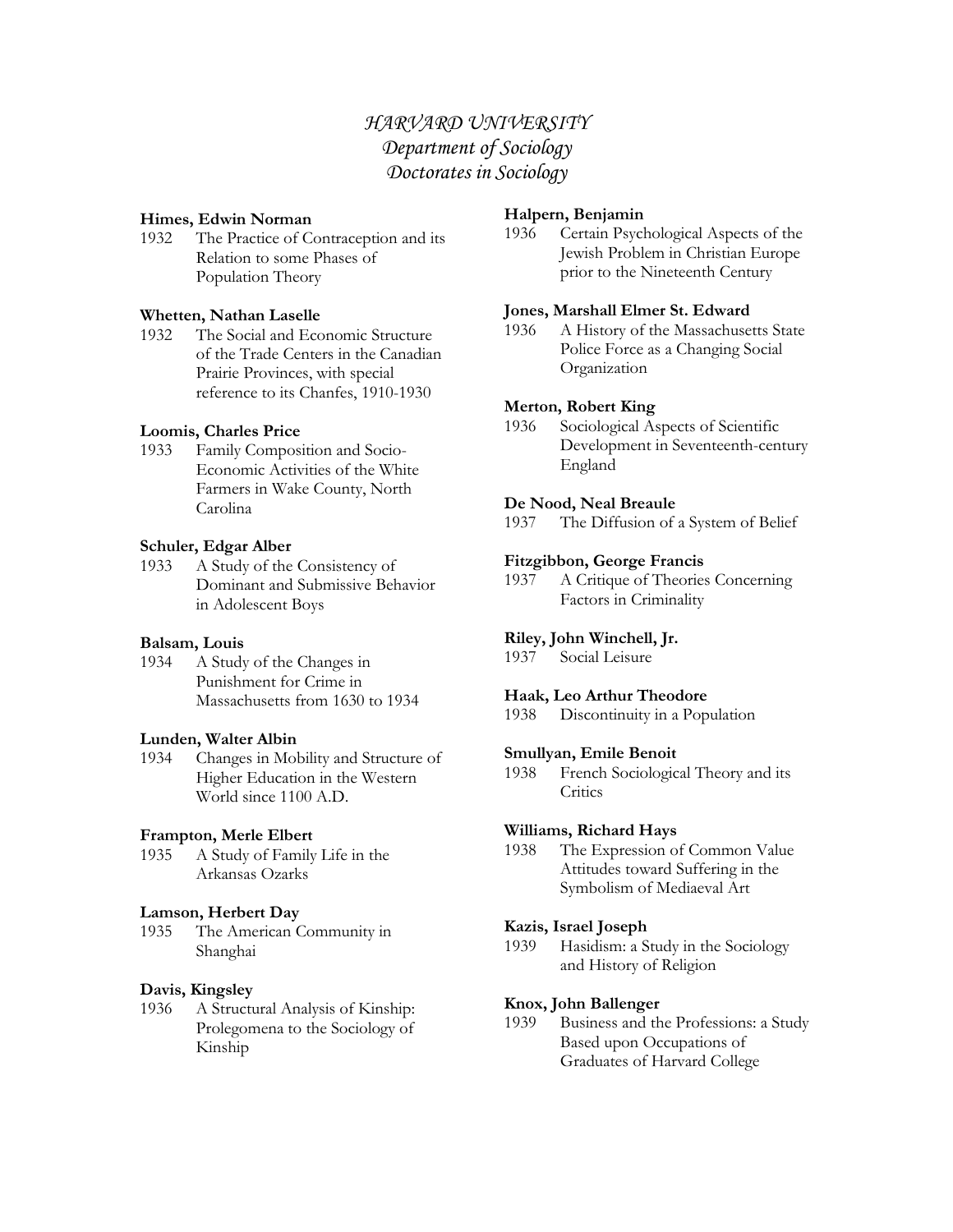# **Wilson, Logan**

1939 The Academic Man: an Inquiry into the Social Organization of the University

# **Blackwell, Gordon Williams**

1940 The Significance of Structural Family Characteristics in the Lowest Economic Stratum of Southern Agriculture

# **Moore, Wilbert Ellis**

1940 Slavery, Abolition, and the Ethical Valuation of the Individual

# **Ryan, Bryce Finley**

1940 Boston High School Graduates in Periods of Prosperity and Depression

# **Bash, Wendall Hubbard**

1941 Factors Influencing Family and Community Organization in a New England Town, 1730 to 1940

# **Davis, Arthur Kent**

1941 Thorstein Velben's Social Theory

# **Hitt, Homer Lee**

1941 Recent Migration into and within the Upper Mississippi Delta of Louisiana

# **O'Connell, John Charles**

1941 Individualistic Implications in the Sociological Theories of Thomas Hobbes, Jean Jacques Rousseau, and Karl Marx

# **Twomey, David William**

1941 A Qualitative and Functional Study of the Natural Law in Selected Authors

# **Bergel, Egon Ernest**

1942 The Class Phenomenon

# **Demerath, Nicholas J.**

1942 Adolescent Status and the Individual, with special reference to Schizophrenia

### **Sprague, Theodore Wentworth**

1942 Some Problems in the Integration of Social Groups, with special reference to Jehovah's Witnesses

### **Tancharoensuk, Seng**

1942 A Study of the Cooperative Movement in Thailand

### **Bowden, Gordon Townley**

1943 A Study in Social Organization and Social Change: Some Problems of Control in Expansion

# **Chambliss, Rollin**

1943 A Statistical Analysis of Variations in the Human Sex Ratio at Birth

# **Williams, Robin Murphy**

1943 Sociological Aspects of Farmers' Responses to A.A.A. Programs in Selected Kentucky Areas, 1938-1940

# **Bales, Robert Freed**

1944 The 'Fixation Factor' in Alcohol Addiction: an Hypothesis Derived from a Comparative Study of Irish and Jewish Norms

### **Collins, Marcus Whitford**

1944 The Community Structure of the Santee-Cooper Area: an Inquiry into the Social Organization of a Southern Community

# **Firey, Walter Irving, Jr.**

1945 The Role of Social Values in the Land Use Patterns of Central Boston

### **Bradford, Reed Howard**

1946 Differential Fertility in the United States

### **Douglass, Joseph Henry**

1946 A Sociocultural Study of the Cape Coloured People of South Africa and the American Negro

### **Kalibala, Ernest Balintuma**

1946 The Social Structure of the Baganda Tribe of East Africa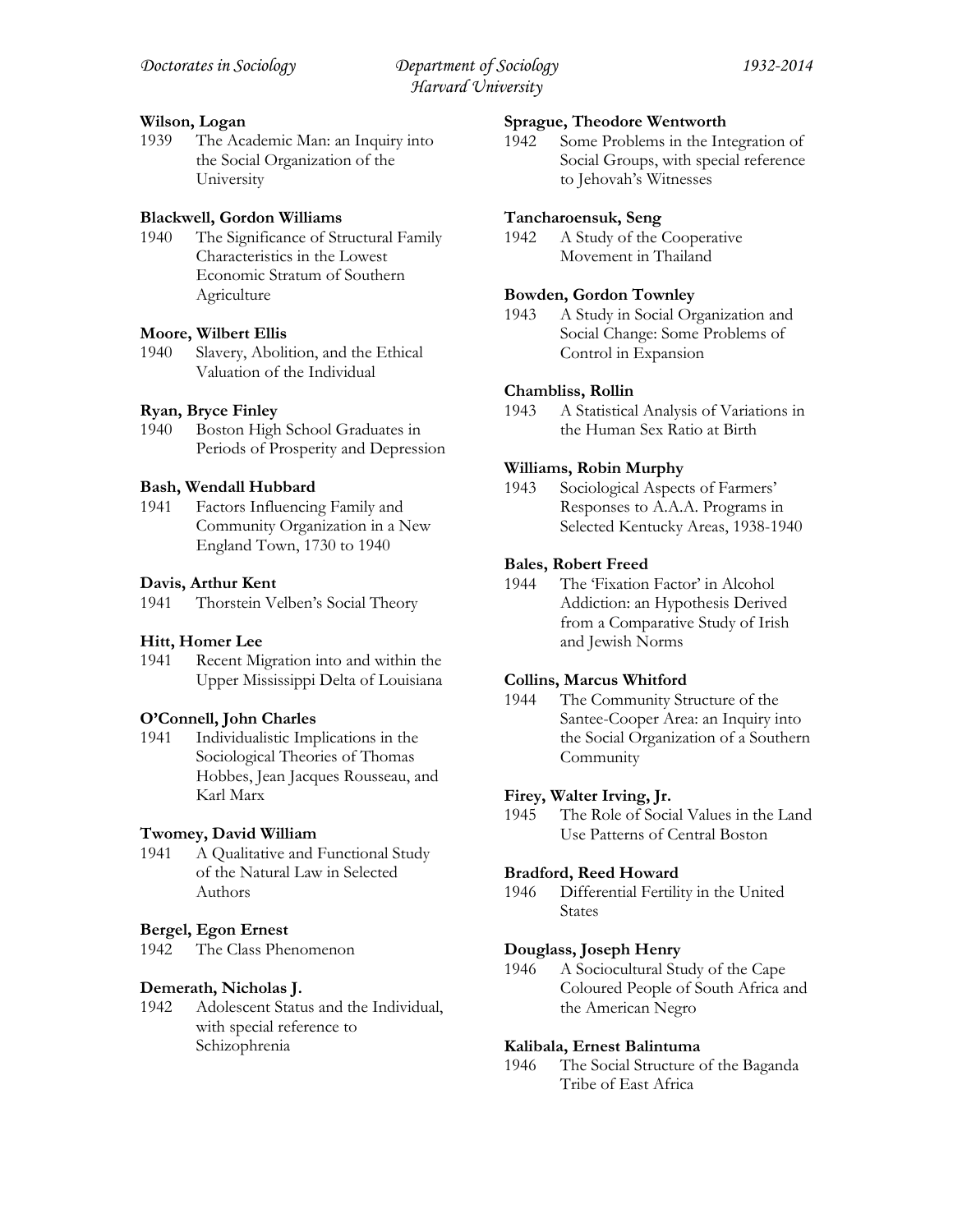### **Kirk, Dudley**

1946 European Migrations in the Interwar Period

### **Vakar, Nicholas Platonovich**

1946 Society and Family in Medieval Russia

# **Fichter, Joseph Henry**

1947 The Sociological Implications of the *Lex Iulia et Papia Poppaea*

### **Levy, Marion Joseph, Jr.**

1947 Some Aspects of Family Structure and the Problem of Industrialization in China

# **McKain, Walter Cecil**

1947 The Social Participation of Old People in a California Retirement **Community** 

### **Andrade, Celeste Angela Sousa**

1948 Regional Revolts in Brazil (1822- 1934)

### **Parenton, Vernon Joseph**

1948 The Rural French-Speaking People of Quebec and South Louisiana: A Comparative Study of Social Structure and Organization with Emphasis on the Role of the Catholic Church

### **Smith, Luke Mader**

1948 Relations Between the Territorial Structuring and the Local Government of a Metropolitan Suburb: The Sunland-Tujunga Valley, Los Angeles

### **Barber, Bernard**

1949 Mass Apathy and Voluntary Social Participation in the United States

### **Barrabee, Paul Sidney**

1949 A Study of a Mental Hospital: The Effects of its Social Structure on its Functions

#### **Du Wors, Richard Edward**

1949 Values as an Heuristic Concept in Community Analysis: A Comparative Study

#### **Fitzpatrick, Joseph Patrick**

1949 The White Collar Worker on Wall Street

### **Hatch, David Lincoln**

1949 Changes in Structure and Function of a Rural New England Community Since 1900

### **Holt, Louisa Pinkham**

1949 Psychoanalysis and the Social Process

### **Hopkins, Carl Edward**

1949 Harvard Pediatric Service: An Experiment in Directed Social Change in Organization for Medical Care

### **Johnson, Harry Morton**

1949 The Fall of France: An Essay on the Social Structure of France Between Two Wars

### **Magee, John Benjamin, Jr.**

1949 Sri Ramakrishna and John Woolman: a Study in the Sociology of Sanctity

#### **Schneider, Eugene Victor**

1948 Ideology of Social Action

### **Stoodley, Bartlett Hicks**

1949 The Theoretical System of Sigmund Freud and Social Motivation

### **Brown, James Stephen**

1950 The Social Organization of an Isolated Kentucky Mountain Neighborhood

#### **Devereux, Edward Clifton, Jr.**

1950 Gambling and the Social Structure: a Sociological Study of Lotteries and Horse Racing in Contemporary America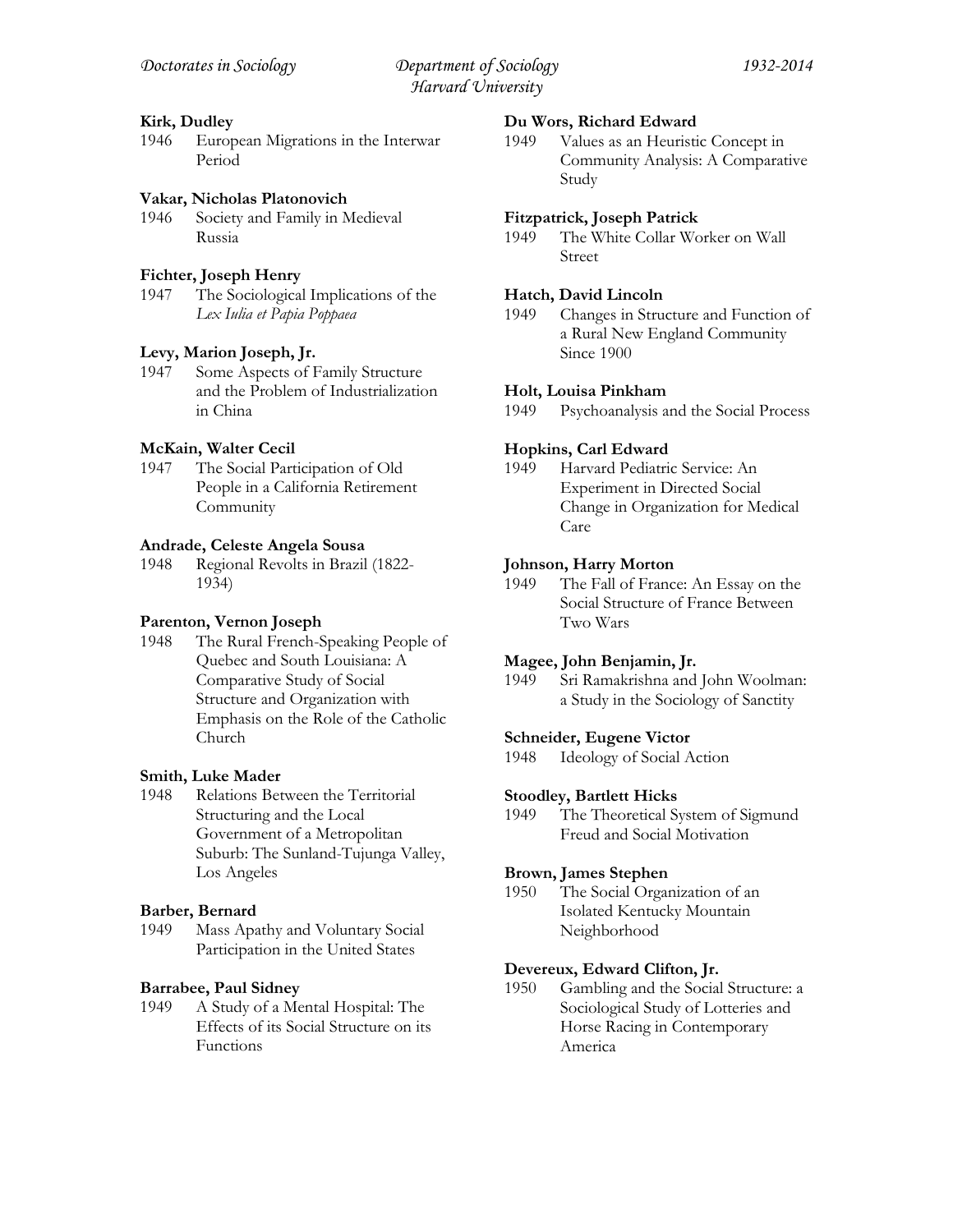### **Pierce, Albert**

1950 Fertility Differentials among Confessional Groups

### **Strodtbeck, Fred Louis**

1950 A Study of Husband-Wife Interaction in Three Cultures

### **Sutton, Francis Xavier**

1950 The Radical Marxist

### **Toby, Jackson**

1950 Educational Maladjustment as a Predisposing Factor in Criminal Careers: a Comparative Study of Ethnic Groups

### **Anderson, Charles Hoyt**

1951 Changes in the Basic Reclamation Law: a Study in the Sociology of Political Decision

### **Chin, Ai-Li Sung**

1951 Interdependence of Roles in Transitional China: A Structural Analysis of Attitudes in Contemporary Chinese Literature

#### **Cohen, Albert Kircidel**

1951 Juvenile Delinquency and the Social Structure

#### **Cousins, Albert Newton**

1951 The Stable Family: a Study of Group **Control** 

### **Donovan, John Dennis**

1951 The Catholic Priest: a Study in the Sociology of the Professions

#### **Godfrey, Eleanor Powell**

1951 A Construction of Family Types and Their Initial Empirical Validation

#### **Jacobs, Norman Gabriel**

1951 The Societal System: a Method for the Comparative Analysis of Social Institutions—with special reference to China and Japan

#### **Manfredi, John Francis**

1951 The Relationship of Class-Structured Pathologies to the Contents of Popular Periodical Fiction, 1936-1940

#### **Naegele, Kaspar David**

1951 Hostility and Aggression in Middle Class American Families

#### **Porter, Ward Flowers, Jr.**

1951 The 4-H Club: an Organizational Analysis

#### **Robins, Lee Nelken**

1951 British Control in Massachusetts: the Analysis of an Issue through an Intensive Survey of Opinion

#### **Theriault, George French**

1951 The Franco-Americans in a New England Community: an Experiment in Survival

### **Thorner, Isidor**

1951 Christian Science and the Ascetic Protestantism: a Study in the Sociology of Religion, Personality Type and Social Structure

### **Wardwell, Walter Irving**

1951 Social Strain and Social Adjustment in the Marginal Role of the Chiropractor

#### **Campbell, John Dowling**

1952 Subjective Aspects of Occupational Status

#### **Cannon, Bernard Moffett**

1952 Social Deterrents to the Unionization of Southern Cotton Textile Mill Worker

### **Garfinkel, Harold**

1952 The Perception of the Other: a Study in Social Order

#### **Grosser, George Herbert**

1952 Juvenile Delinquency and Contemporary American Sex Roles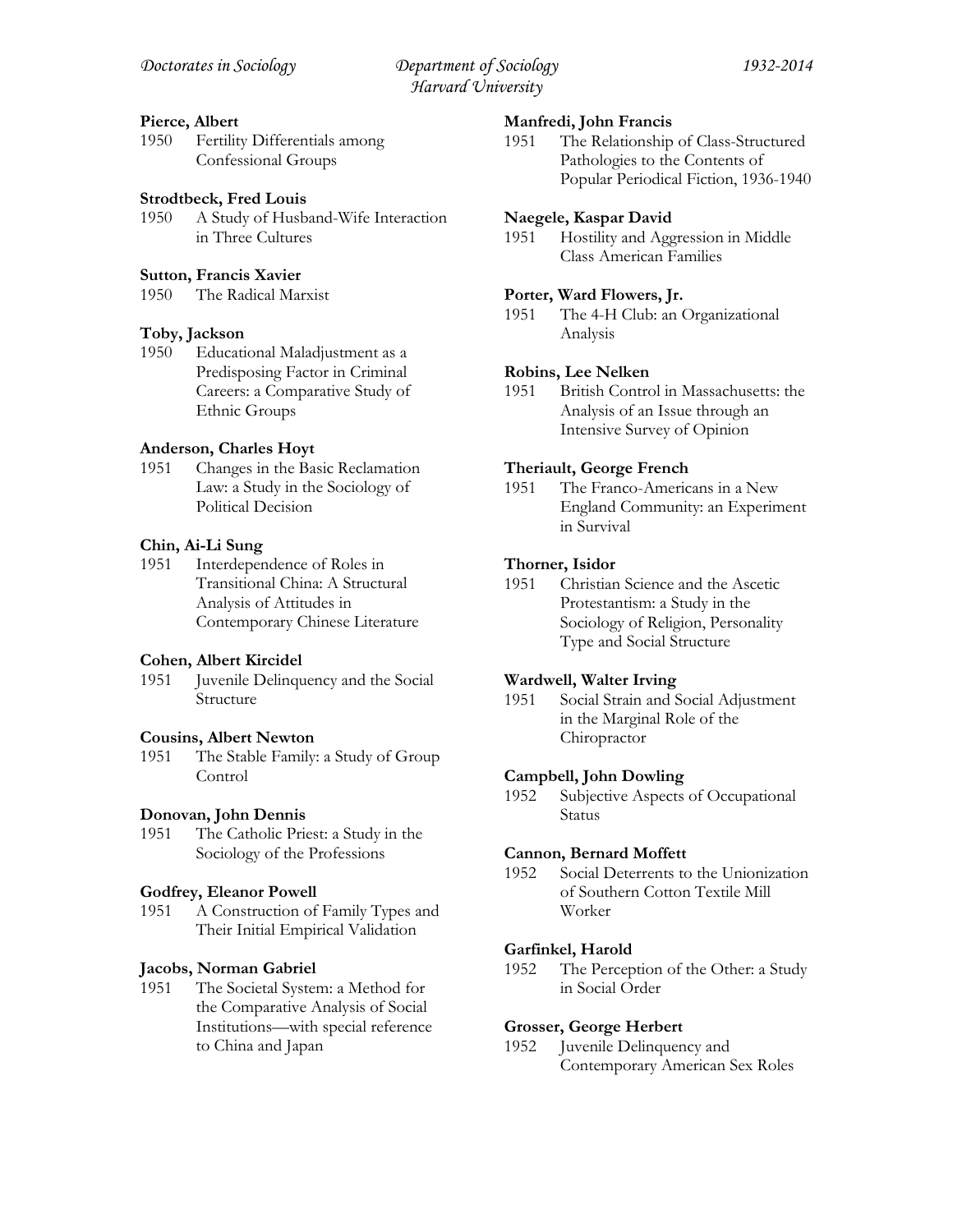### **Hill, Adelaide Cromwell**

1952 The Negro Upper Class in Boston – Its Development and Present Social Structure

# **Hopson, Anna Lee Boswell**

1952 Best-Sellers: Media of Mass Expression

# **Kahl, Joseph Alan**

1952 Adolescent Ambition

### **Loring, William Cushing, Jr.**

1952 Physical Elements of Housing in Relation to Social Disorganization

# **Medalia, Nahum Zeitlin**

1952 The Sociology of Elton Mayo

# **Mills, Theodore Mason**

1952 A Method of Content Analysis for the Study of Small Groups

# **Olmstead, Michael Seymour**

1952 Small Group Interaction as a Function of Group Norms

### **Simmons, Ozzie Gordon**

1952 Anglo-Americans and Mexican-Americans in South Texas: a Study in Dominant-Subordinate Group Relations

### **von Mering, Faye Higier**

1952 Mother-Child Relationships Among Educated and Professionally Active Women

# **Wilson, Robert Neal**

1952 The American Poet: a Role Investigation

### **Winter, Gibson**

1952 Value-Orientations as Factors in the Organization of Small Groups

# **Cumming, Margaret Elaine**

1953 The Social Control of Mental Illness, with special reference to the Strategies of Isolation and Denial

### **Fox, Sherwood Dean**

1953 Voluntary Associations and Social Structure

### **Gullahorn, John Taylor**

1953 Social Tensions in Labor Union Relationships

### **Humphreys, Alexander Jeremiah**

1953 New Dubliners: a Study of the Effects of Urbanization upon the Irish Family

# **Mason, Ward Sherman**

1953 A Method of Scaling Cultural **Orientations** 

# **O'Dea, Thomas Francis**

1953 Mormon Values: the Significance of a Religious Outlook for Social Action

# **Apple, Dorothy Dorrian**

1954 Grandparents and Grandchildren: a Sociological and Psychological Study of Their Relationship

### **Fox, Renne Claire**

1954 A Sociological Study of Stress: Physician and Patient on a Research Wards

# **Johnson, Guy Benton, Jr.**

1954 A Framework for the Analysis of Religious Action, with special reference to Holiness and Non-Holiness Groups

# **Jones, Frank Edward**

1954 The Infantry Recruit: a Sociological Analysis of Socialization in the Canadian Army

### **Bellah, Robert Neelly**

1955 Religion and Society in Tokugawa Japan

### **Bourgeois, Lawrence Louis**

1955 The Large Family System: a Pilot Analysis of Variant Urban Adaptation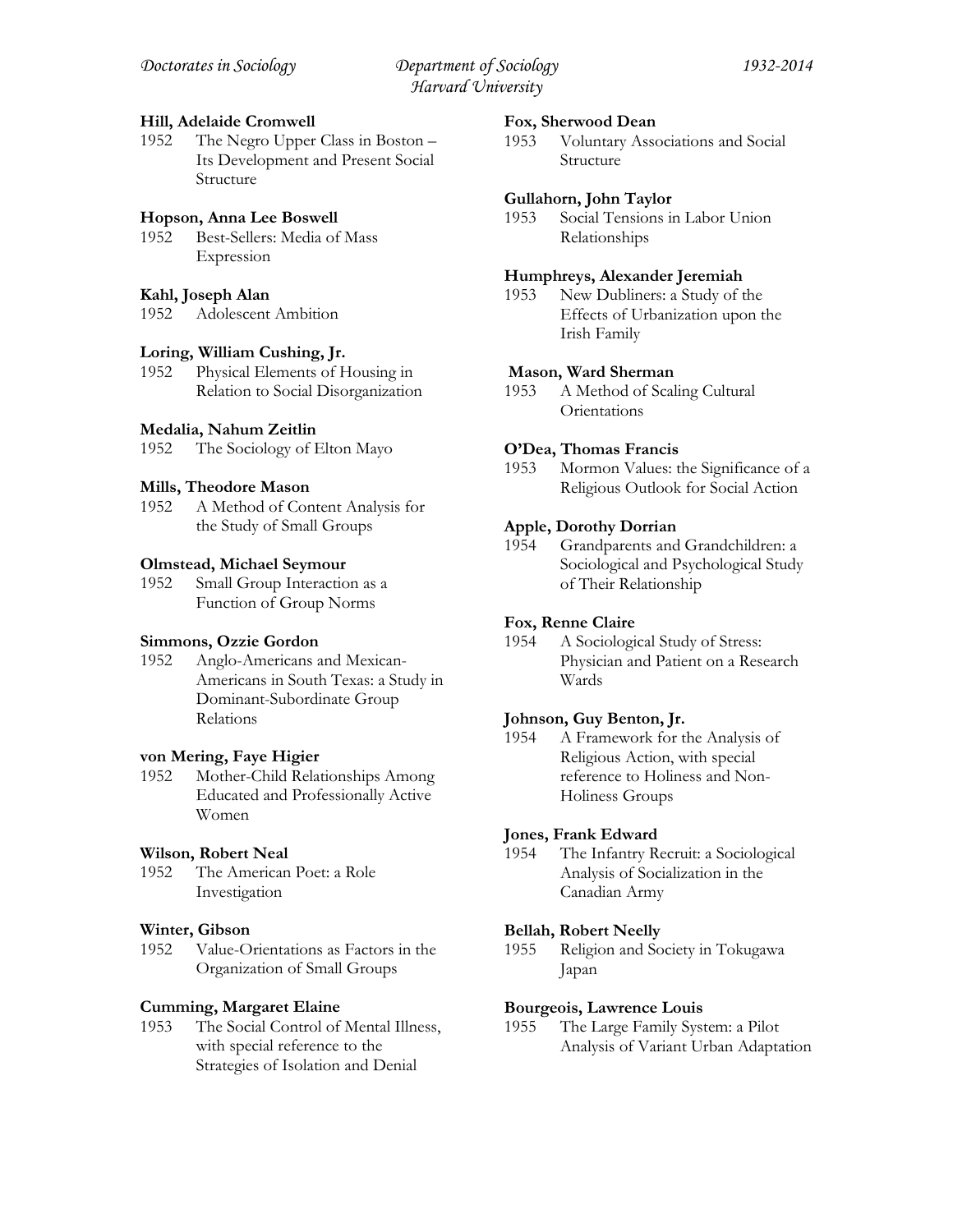### **Davis, James Allan**

1955 Living Rooms as Symbols of Status: a Study in Social Judgment

### **Endleman, Robert**

1955 Value-Conflict, Authority, and Aggression

### **Field, Mark George**

1955 The Medical Profession in Soviet Society: a Study in Bureaucratization and Control

### **Geiger, Homer Kent**

1955 The Urban Slavic Family and the Soviet System

### **Gowman, Alan Gerald**

1955 The War Blind in American Social Structure

#### **Huntington, Robert Mills**

1955 Needs and Interaction: a Study of Marital Relationships

#### **Johnson, Miriam Massey**

1955 Instrumental and Expressive Components in the Personalities of Women

#### **Potter, Robert Gray, Jr.**

1955 The Influence of Primary Groups on Fertility

#### **Rossow, Irving**

1955 Conflict of Authority in Natural Disaster

#### **Shuval, Judith Tannenbaum**

1955 Class and Ethnicity: a Study in Community Structure and Interpersonal Relation

#### **Slater, Philip Elliot**

1955 Psychological Factors in Role Specialization

#### **Zelditch, Morris, Jr.**

1955 Authority and Solidarity in Three Southwestern Communities

### **Curwood, Sarah Thomas**

1956 Role Expectation as a Factor in the Relationship between Mother and Teacher

#### **Feldmesser, Robert Allen**

1956 Aspects of Social Mobility in the Soviet Union

#### **Hays, David Glenn**

1956 The Development and Application of Stochastic Models for Interaction

#### **Tiryakian, Edward Ashod**

1956 The Evaluation of Occupations in an Underdeveloped Country: the Philippines

#### **Arnason, Barbara Ann**

1957 Care and Cure as Functions of the Public Mental Hospital

# **Bordua, David Joseph**

1957 Authoritarianism and Intolerance: a Study of High School Students

#### **Cohen, Bernard P.**

1957 A Stochastic Model for Conformity

### **Cohen, Elizabeth Ginsburg**

1957 Parental Factors in Educational **Mobility** 

#### **Fagg, Donald Ross**

1957 Authority and Social Stratification: a Study of Javanese Bureaucracy

### **Martin, John Vincent**

1957 Depth Sociology and Microsociology: a Critical Analysis of the Basic Concepts of Georges Gurvitch

#### **Rodman, Hyman**

1957 Family Relationships in a Lower-Class Negro Village in Trinidad

#### **Tregoe, Benjamin Bainbridge, Jr.**

1957 Assimilation and the Parent-Child Relationship: a Study of Ethnic Conformity and the Socialization of Aggression and Dependency in Four Ethnic Groups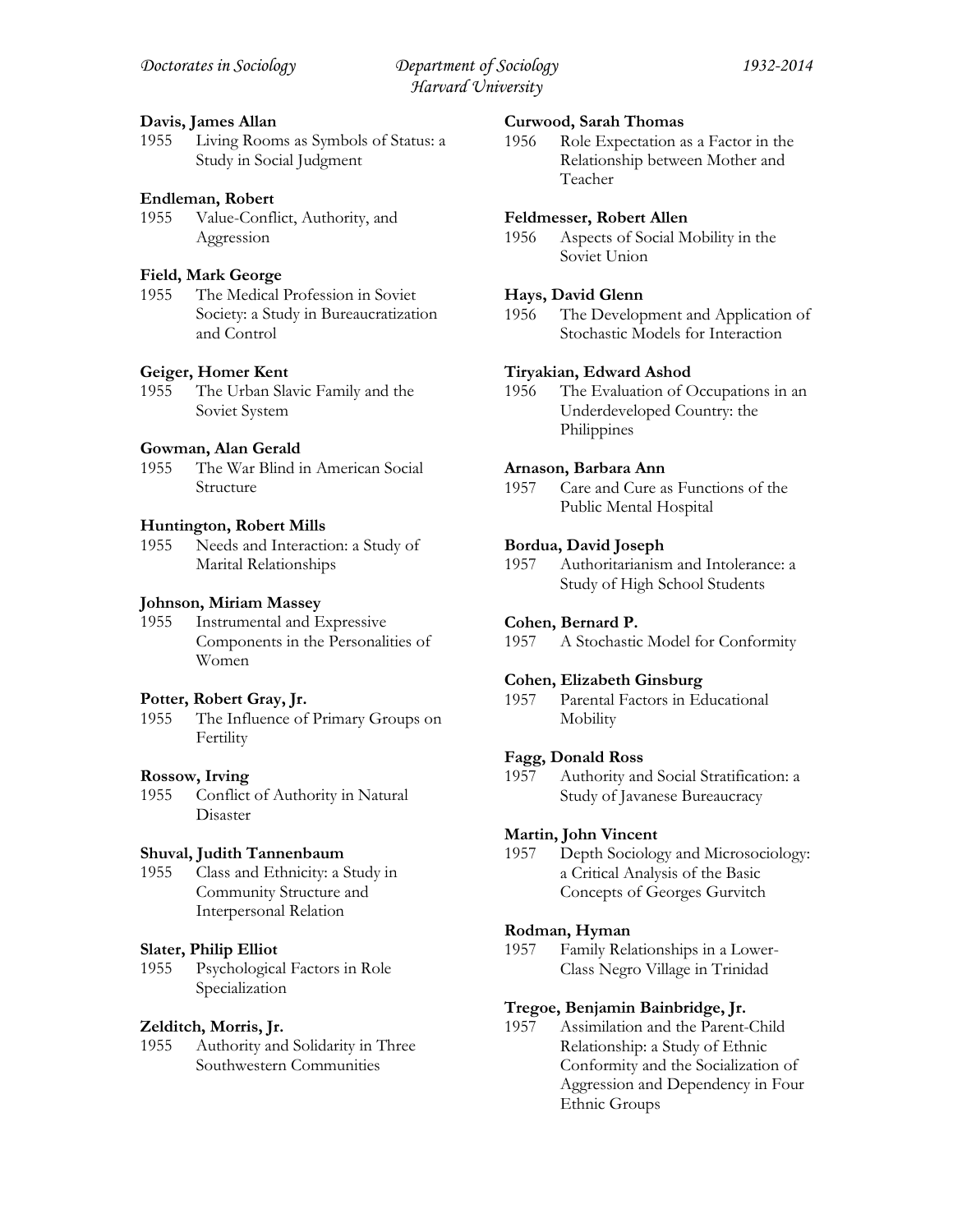# **Berger, Joseph**

1958 Relations between Performance, Rewards and Action-Opportunities in Small Groups

# **Birnbaum, Norman**

1958 Social Structure and the German Reformation

# **Gallagher, Eugene Bennett**

1958 A Sociopsychological Study of Patienthood in the Mental Hospital

# **Heer, David MacAlpine**

1958 The Role of the Working Wife in Catholic Families

# **Kassebaum, Gene Girard**

1958 Value Orientations and Interpersonal Behavior: An Experimental Study

# **Pitts, Jesse Richard**

1958 The Bourgeois Family and French Economic Retardation

### **Rocher, Guy Arthur-Auguste**

1958 The Relations Between Church and State in New France During the Seventeenth Century

### **Roseborough, Howard Ernest**

1958 The Sociology of Consumer Spending

### **Smelser, Neil Joseph**

1958 Revolution in Industry and Family: an Application of Social Theory to the British Cotton Industry, 1770-1840

# **Tilly, Charles Herbert**

1958 The Social Background of the Rebellion of 1793 in Southern Anjou

### **Vogel, Ezra Feivel**

1958 The Marital Relationship of Parents and the Emotionally Disturbed Child

### **Avery, Robert William**

1959 Orientations toward Careers in Business: a Study in Occupational Sociology

### **Bell, Norman Wallis**

1959 The Impact of Psychotherapy upon Family Relationships

### **Bonilla, Frank**

1959 Students in Politics: Three Generations of Political Action in a Latin American University

### **Elder, Joseph Walter**

1959 Industrialism in Hindu Society: A Case Study in Social Change

### **Leichter, Hope Jensen**

1959 Alternatives and Constraints in the Role of Chinese Exile

# **Rosenblatt, Daniel**

1959 Formal Voluntary Organization Among Patients in a Psychiatric Hospital

### **Ross, Hugh Laurence**

1959 The Local Community in the Metropolis

### **Santos-Cuyugan, Ruben Dario**

1959 Decision-Makers in a New England Community: a Study of Social Influence and Social Power

# **Sletten, Charles Alfred**

1959 The Social Structure and Ideology of Organized Pharmacy: with special reference to Price Competition

### **Vallier, Ivan Archer**

1959 Production Imperatives in Communal Systems: a Comparative Study with special reference to the "Kibbutz" Crisis

### **Waxler, Nancy Ellen**

1959 Defense Mechanisms in Interpersonal Behavior

### **Berg, Ivar Ellis, Jr.**

1960 Role, Personality, and Social Structure: a Study of Nursing in the General Hospital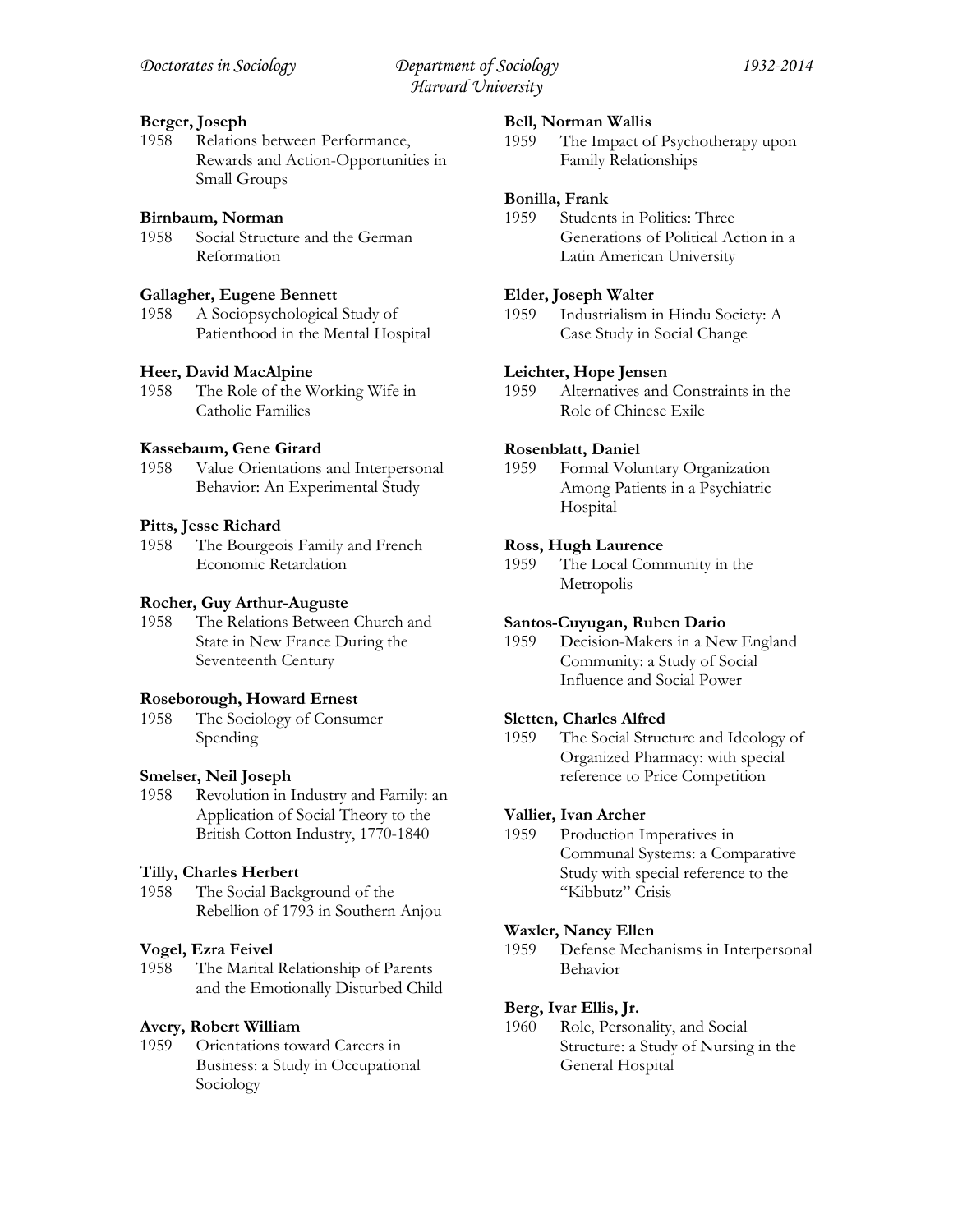# **Breer, Paul Eugene, Jr.**

1960 Predicting Interpersonal Behavior from Personality and Role

# **Kassof, Allen Howard**

1960 The Soviet Youth Program: Socialization in a Totalitarian Society

# **Kavolis, Vytautas Martynas**

1960 The failures of Totalitarian Socialization: a Theoreticaly-Oriented Case Study of the East German Socialization System

### **McKinley, Donald Gilbert**

1960 Social Status and Parental Roles

# **Reiss, Paul Jacob**

1960 The Extended Kinship System in the American Urban Middle Class

# **Rogers, David**

1960 The Automobile Dealer: a Study of the Status and Ideology of the Small Business Man

# **Segal, Bernard Elliot**

1960 Nurses and Patients: a Study in Social Stratification

### **Taeuber, Karl Ernst**

1960 Residential Segregation by Color in United States Cities, 1940 and 1950: a Comparative Analysis

### **van den Berghe, Pierre Louis**

1960 The Dynamics of Race Relations: an Ideal-Type Case Study of South Africa

### **White, Winston Ricks**

1960 Ideology of the Intellectuals: American Society 1949-1958

### **Churchill, Lindsey Crawford, Jr.**

1961 Aggression in a Small Group Setting

### **Giele, Janet Zollinger**

1961 Social Change in the Feminine Role: a Comparison of Woman's Suffrage and Woman's Temperance, 1870- 1920

### **Kayser, Christine Roma**

1961 Calvinism and German Political Life

### **Schuman, Howard**

1961 Social Structure and Personality Constriction in a Total Institution

# **Bergen, Bernard Joseph**

1962 Social Class, Symptoms, and Mental Illness: Implications for Preventative Psychiatry

### **Cramer, Miles Richard**

1962 School Desegregation and New Industry: the Southern Community Leader's Viewpoint

# **Dodd, Peter Carter**

1962 Role Conflicts in the School Principalship

# **Dreeben, Robert**

1962 Organization and Environment: the Relationship between Mental Hospital and District Court

### **Israel, Herman**

1962 Labor's Sense of Distributive Justice in Industry

### **Jung, Richard**

1962 Analysis of Psychosocial Development: a Study of Adult, Educated Women

### **Portis, Bernard, Jr.**

1962 Education as a Factor in Ethnic Attitudes

### **Walker, Roger Boyd**

1962 Communication in a Manufacturing Organization

### **Zola, Irving Kenneth**

1962 Sociocultural Factors in the Seeking of Medical Aid

### **Adams, Everett Merle, Jr.**

1963 A Functional Interpretation of Social Stratification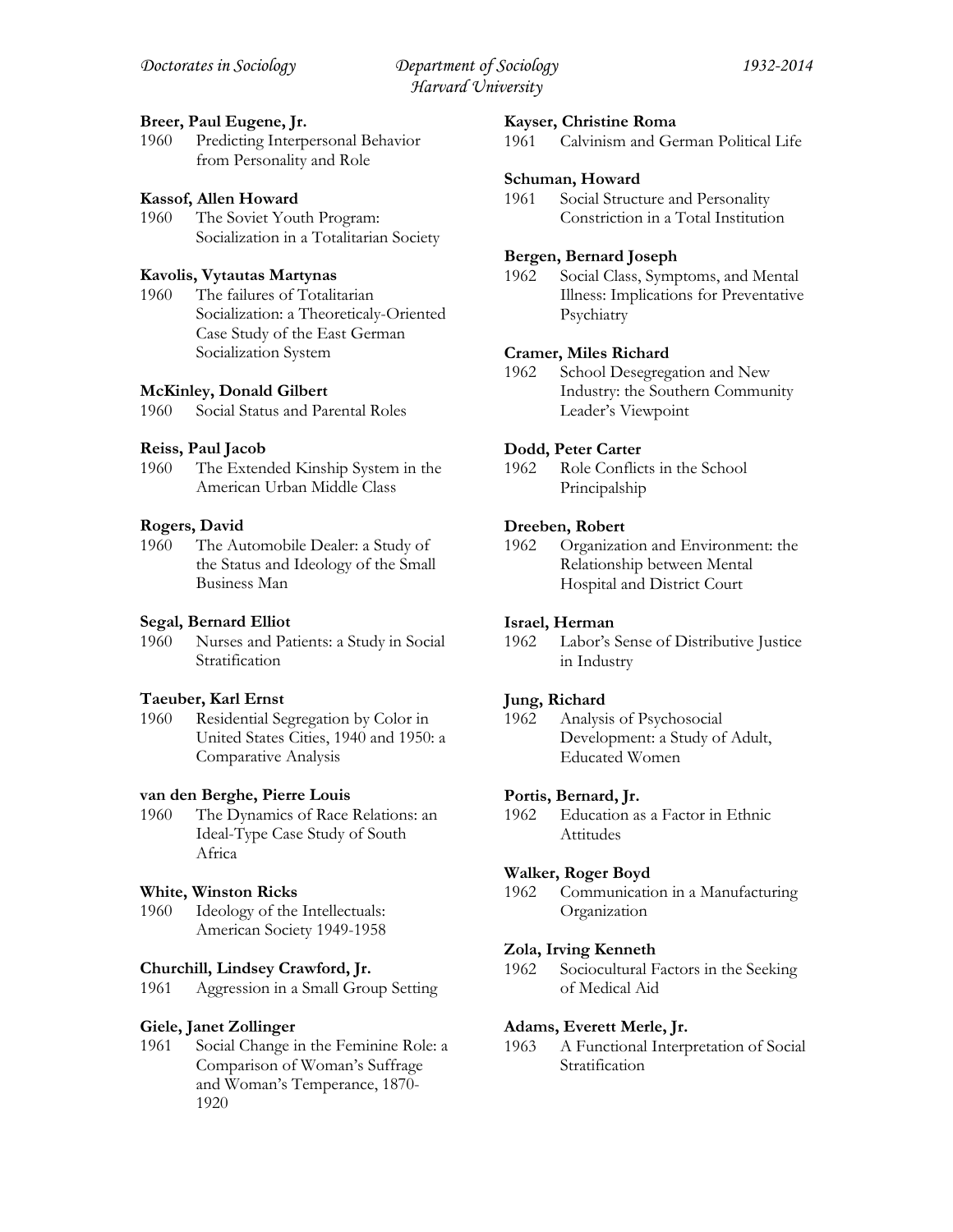### **Cancian, Francesca Micaela**

1963 Family Interaction in Zinacantan

### **Carden, Maren Lockwood**

1963 The Oneida Community: A Study of Organizational Change

### **Lazure, Jacques Marcel**

1963 The Definition of the Priest-Teacher's Role: Role Theory Applied to an Empirical Study

# **Namenwirth, Joseph Zvi**

1963 Bureaucratic Power and European Unification

#### **Neal, Sister Marie Augusta**

1963 Values and Interests in the process of Social Change

#### **Perry, Steward Edmond**

1963 Social Processes in Psychiatric Research: a Study in the Sociology of Science

#### **Scarr, Harry Alan**

1963 Measures of Variation: Continuities in the Study of Value Orientations

#### **Stansfield, Robert E.**

1963 The Family and the Gang in the Aetiology of Delinquency

#### **Dunphy, Dexter Colboyd**

1964 Social Change in Self-Analytic Groups

#### **Fellman, Gordon Allan**

1964 Indian Socialists and Jayaprakash Narayan: A Study in Political Sociology and Biography

#### **Levin, Joan Ann**

1964 Social Status Ambiguity and Residential Relocation

#### **Loubser, Johannes Jacobus**

1964 Puritan and Religious Liberty: Change in the Normative Order in Massachusetts, 1630-1850

#### **Mayhew, Leon Hinkley**

1964 Law and Equal Opportunity: Anti-Discrimination Law in Massachusetts

#### **Vreeland, Rebecca Stafford**

1964 Organizational Structure and Moral Orientations: a Study of Harvard Houses

#### **Ackerman, Charles Dean**

1965 Three Studies of the Affinal **Collectivity** 

### **Early, John Drennan**

1965 The Sons of San Lorenzo in Zinacantan

### **Gamson, Zelda Finkelstein**

1965 Social Control and Modification: a Study of Responses to Students in a Small Nonresidential College

#### **Greenbaum, Richard**

1965 Drama and Society in America, 1920- 1960: a Study in Art and Social Change

### **Laumann, Edward Otto**

1965 Urban Social Stratification: a Study of the Urban Stratification System of an Urban Community

### **Michelson, William Michael**

1965 Value Orientations and Urban Form

#### **Smith, David Horton**

1965 Psychological Factors Affecting Participation in Formal Voluntary Organizations in Chile

#### **Armor, David James**

1966 The Structure of Institutionalized Influence: The American School Counselor

#### **Cline, Hugh Francis**

1966 The Determinants of Normative Patterns in Correctional Institutions

#### **Feagin, Joe Richard**

1966 The Social Ties of Negroes in an Urban Environment: Structure and Variation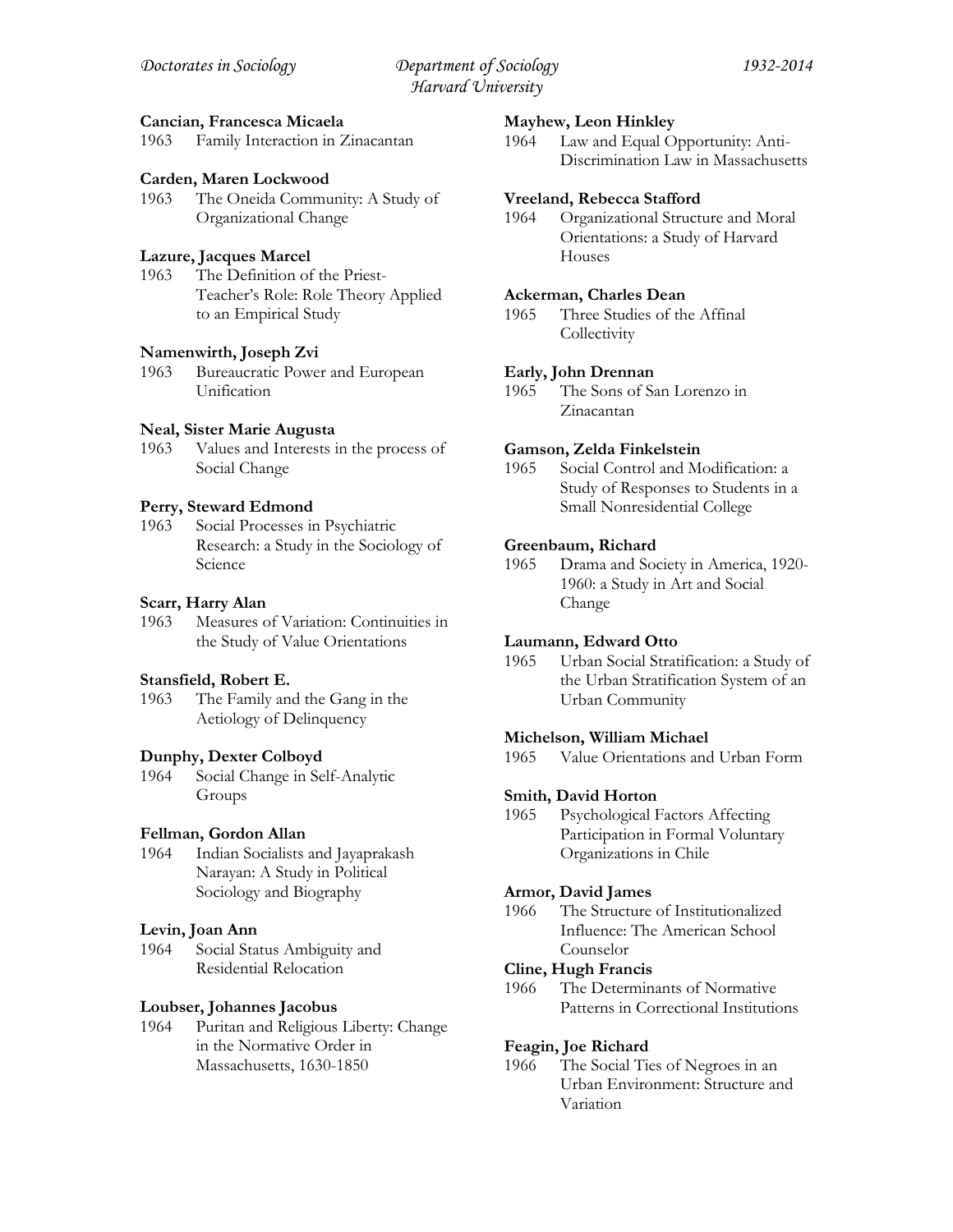# **Finnie, Bruce**

1966 An Empirical Comparison of Magnitude and Category Scaling Procedures Applied to Nonphysical Stimuli

# **Laue, James Howard**

1966 Direct Actions and Desegregation: Toward a Theory of the Rationalization of Protest

# **Taub, Richard Paul**

1966 Bureaucracy in the Context of Social Change: a Case Study of the Indian Administrative Service

# **Zinberg, Dorothy Shore**

1966 The Career within a Career: The Freshman Year at Radcliffe College

# **Baum, Martha Midwood**

1967 Institutional Careers of Delinquent Boys

# **McPherson, William Roy**

1967 Parallels in Extremist Ideology

# **Mullins, Nicholas Creed**

1967 Social Networks Among Biological Scientist

# **Porter, Judith Deborah Revitch**

1967 Racial Attitude Formations in Pre-School Age Children

# **Ryser, Carol Pierson**

1967 The Influence of Value Systems on the Practice of Psychiatry: The French Case

# **Taviss, Irene Merle**

1967 Alienation: An Exploration into its Changing Forms

# **Baum, Rainer Carl**

1968 Values and 'Uneven' Political Development in Imperial Germany

# **Bonacich, Phillip Frank**

1968 Specialization and Differentiation of Leadership in Small Laboratory Groups

# **Feinhandler, Sherwin Jay**

1968 The Effects of Alcohol on Anxiety in Extroverted and Introverted Alcoholics in Isolated and Together Settings

# **Lee, Nancy Howell**

1968 Acquaintance Networks in the Social Structure of Abortion

# **Levine, Joel Harvey**

1968 Measurement in the Study of Intergenerational Status Mobility

# **Loewen, James William**

1968 The Mississippi Chinese

# **Weinstein, Michael Gordon**

1968 Student Culture: A Study of the First Year of a New College

# **Werlin, Robert Jay**

1968 The English Novel and the Industrial Revolution: a Study in the Sociology of Literature

# **Bonacich, Edna Miller**

1969 The Motivation of Deviant Behavior: an Experiment in Inducing Cheating Behavior

# **Clampit, Mickey Kenneth**

1969 The Religious Subculture of a YMCA Camp

# **Conklin, John Evan**

1969 Public Reactions to Crime: a Survey of Two Communities

# **Ireland, Rowan Henry**

1969 The Factory as a School in Social Change

# **Rule, James Bernard**

1969 Styles of Modern Social Control

# **Smyth, Joseph Philip**

1969 Social Structural and Personality Factors in Occupational Planning: a Study in Purposive Behavior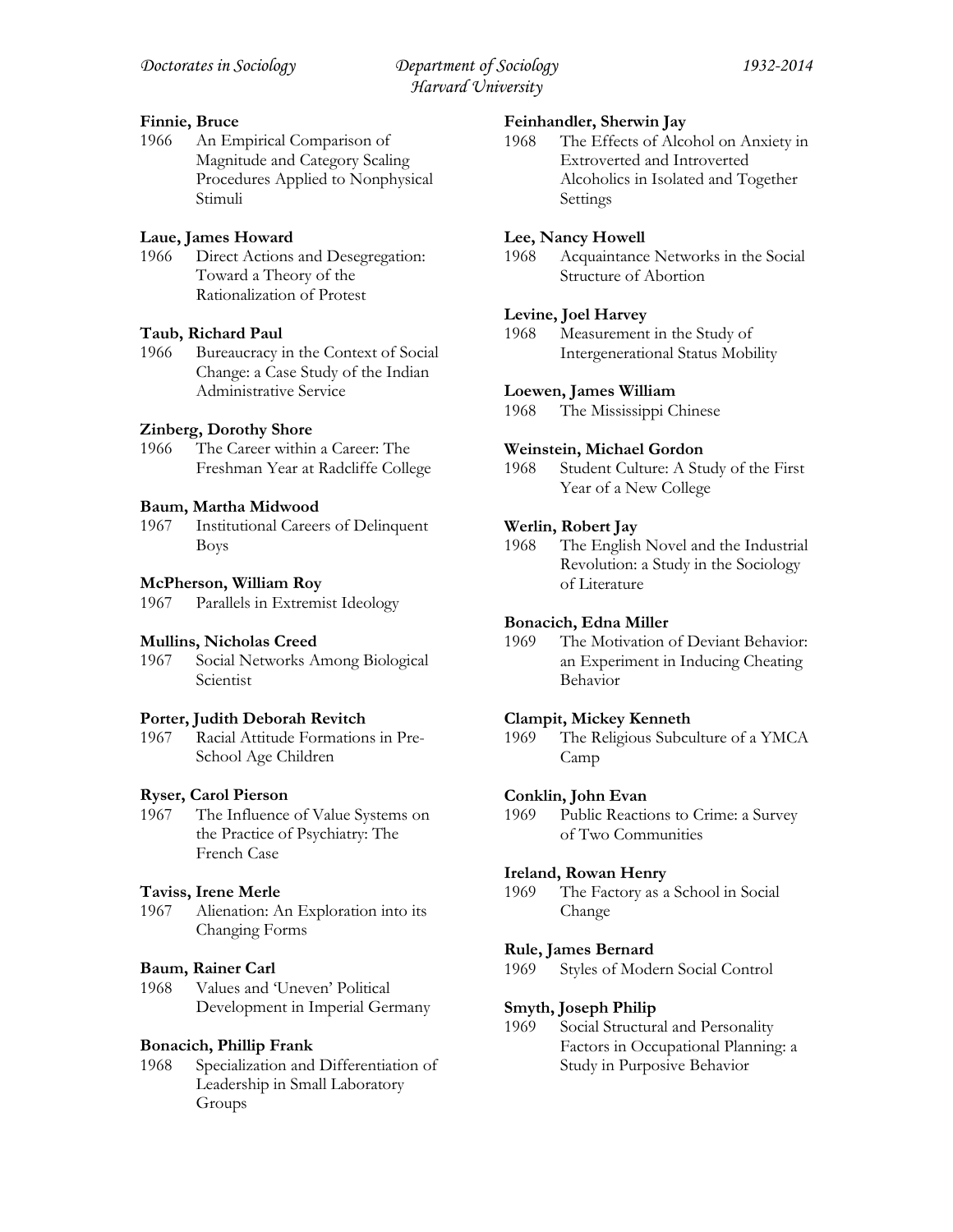### **Steinhoff, Patricia Golden**

1969 Tenko: Ideology and Societal Integration in Prewar Japan

# **Berger, Stephen David**

1970 The Development of Legitimating Ideas: Intellectuals and Politicians in Postwar Western Germany

# **Effrat, Andrew George**

1970 Sanctions and Organizational Taxonomies: A Working Paper in Parsonian Theory

# **Granovetter, Mark Sanford**

1970 Changing Jobs: Channels of Mobility Information in a Suburban Population

# **Hoge, Dean Richard**

1970 College Students' Religion: A Study of Trends in Attitudes and Behavior

# **Kelly, James Ronald**

1970 Attitudes toward Ecumenism in a New England Suburb: an Analysis of the Definitions and Evaluations of Ecumenism and Correlates of Support for Ecumenism

### **Oloko, Olatunde**

1970 Some Social and Psychological Factors Affecting Commitment to Industrial Employment in Nigeria

### **Pajonas, Patricia Joan**

1970 Obedience and Heterogeneity: Catholic Secondary Schools in Boston and Montreal

### **Tepperman, Lorne Jay**

1970 The Structure of Paternalistic Justice

### **Thrall, Charles Alexander**

1970 Household Technology and the Division of Labor in Families

### **Useem, Michael**

1970 Involvement in a Radical Political Movement and Patterns of Friendship: the Draft Resistance Community

### **Wellman, Barry Stephen**

1970 Social Identities and Cosmopolitanism among Urban Adolescents: Variations by Race, Social Status, and School Integration Experience

# **Corson, Walter Harris II**

1971 Conflict and Cooperation in East-West Crises: Dynamics of Crisis Interaction

### **Evans, Peter Brandt**

1971 Denationalization and Development: a Study of Industrialization in Brazil

### **Lindenberg, Siegwart Michael**

1971 Aspects of the Cognitive Representation of Social Structures

### **Neilsen, Eric Hildaur**

1971 Contingency Theory Applied to Small Business Operations

### **Schwartz, Michael Herman**

1971 The Southern Farmers' Alliance: the Organizational Forms of Radical Protest

# **Whyte, Martin King**

1971 Small Groups and Political Rituals in Communist China

### **Anderson, John Phillip**

1972 Decision-Making in a Public Psychiatric Screening Agency

# **Chase, Ivan Dmitri**

1972 A Comparison of Men's and Women's Intergenerational Mobility in the United States

### **Cummings, William Kenneth**

1972 The Changing Academic Marketplace and University Reform in Japan

### **Hall, Gail Boswell**

1972 Alienation, Knowledge, and Protest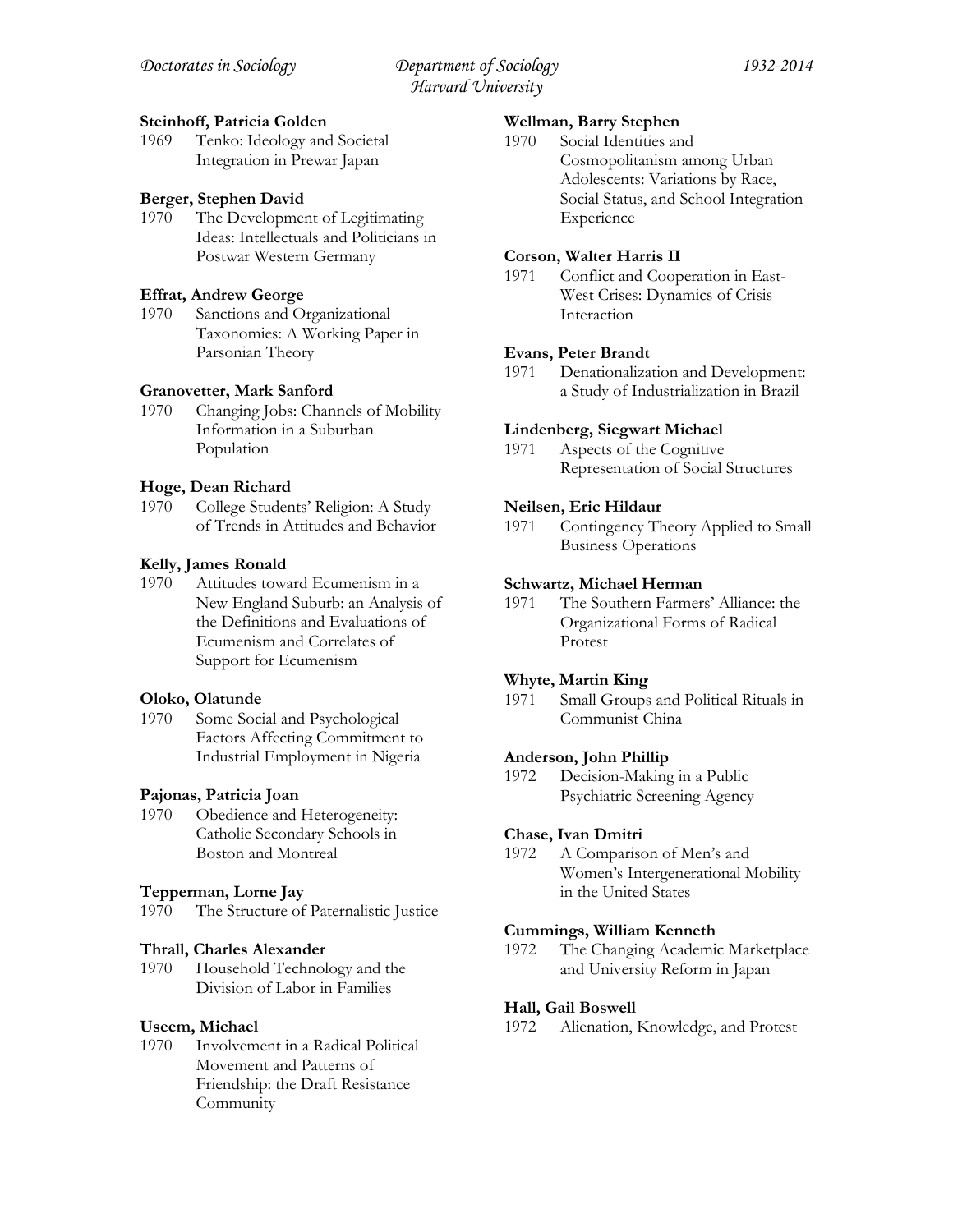# **Kazen, Felisa Marie**

1972 Sociocultural Aspects of Development: a Case Study of the Introduction of a Textile Factory into a Community in Southern Mexico

# **Lopez, David Eugene**

1972 Cowboys and Gauchos: the Cattle Workers of Argentina and the United States in the Nineteenth Century

# **Lorrain, Francois Paul**

1972 Social Networks and Social Classifications: an Essay on the Algebra and Geometry of Social Structure

# **Sheingold, Carl Alexander**

1972 New Parties and New Voting: a Social Structural Analysis of the Wallace Vote in 1968

# **Smith, Kent Warren**

1972 Beyond the Mirror: Graduate Training and Professional Settings

### **Waitzkin, Howard Bruce**

1972 Medicine as a Social Institution: Seven Papers

### **Watzke, James Norman**

1972 Desocialization from the Priesthood—Critical Problems of Personal and Role Identity among Catholic Religious Professionals

### **Allman, James Michael**

1973 Education and Social Mobility in Tunisia

### **Bachtiar, Harsja Wardhana**

1973 The Formation of the Indonesian Nation

### **Boorman, Scott Archer**

1973 A Frequency-Dependent Natural Selection Model for the Evolution of Social Cooperation

# **Bourne, Richard**

1973 The Urban Coalition: Consensus and Cleavage in an Agent of Social Change

### **Clark, Samuel David**

1973 The Land War in Ireland

### **Erikson, Bonnie Heather**

1973 International Networks

# **Feld, Barry Charles**

1973 The Professional Ideology of Correctional Pathologies: Goal Operationalization in Juvenile **Correction** 

# **Fischer, Claude Serge**

1973 Studies in the Social Psychology of Urban Life

# **Helmer, John Harold**

1973 Bringing the War Home: the American Soldier in Vietnam and After

### **Javetz, Rachel**

1973 American Sociologist: a Study in the Sociology of Sociology

# **Johnson, Gregory Leonard**

1973 An Alternative Community in Microcosm: the Evolution of Commitment to a Vedic Sect

### **Jules-Rosette, Bennetta**

1973 Ritual Contexts and Social Action: A Study of the Apostolic Church of John Marangue

### **Muchnick, David Martin**

1973 Urban Renewal in Liverpool

# **Netting, Nancy Silverman**

1973 Upward Bound Alumni: their Paths and Prospects

### **Park, Hyoung Cho**

1973 The Urban Middle Class Family in Korea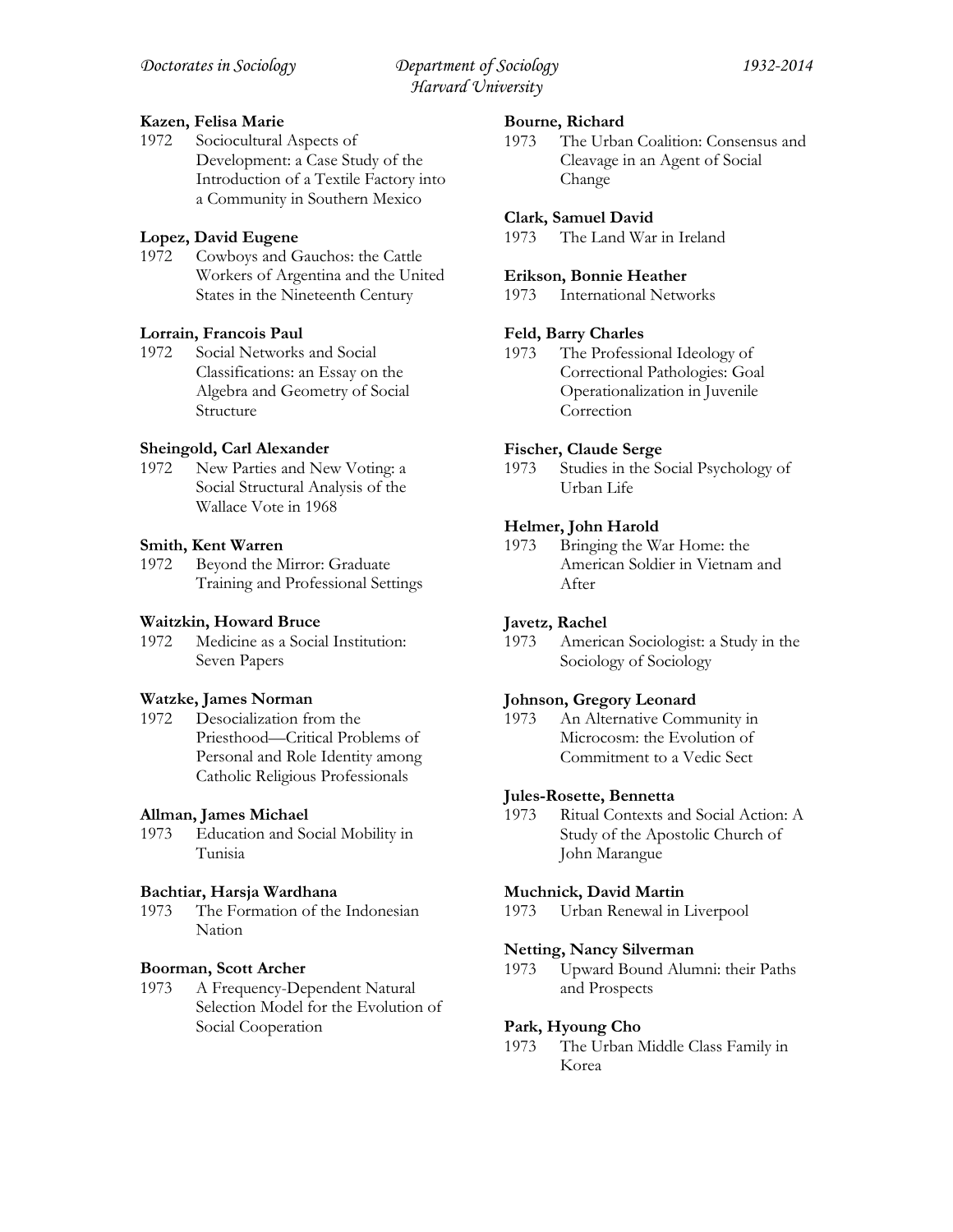# **Sable, Joseph Alan**

1973 Paths Through the Labyrinth: a Study of Educational Selection and Allocation in an Indian State Capital

### **Theeman, Margaret Ann**

1973 Rhythms of Community: the Sociology of Expressive Body Movement

### **Williamson, Nancy Elizabeth**

1973 Preference for Sons Around the World

# **Zimmerman, Joseph Francis**

1973 The Downtown City Church: Religious Response to Urbanization in Chicago

### **Akula, John Lewis**

1974 Law and the Development of Citizenship

### **Bernard, Paul**

1974 Association and Hierarchy: the Social Structure of the Adolescent Society

### **Burstein, Paul**

1974 Social Structure and Politics in Israel: Voting in the 1969 Israeli Election

#### **DeCraemer, Willy**

1974 Jamaa and Ecclesia: a Charismatic Movement in the Congolese Catholic Church

### **Ginsberg, Yona**

1974 Jews in a Changing Neighborhood: A Study of Mattapan

### **Henretta, John Charles**

1974 Political Protest by the Elderly: an Organizational Study

#### **Howard, Leslie Lawrence**

1974 Industrialization and Community in Chotanagpur

#### **Levine, Hillel**

1974 Menahem Mendel Lefin: a Case of Judaism and Modernization

#### **Lidz, Charles Wilmanns**

1974 Law, Morality, and Social Order

### **Low-Beer, John Rudolf**

1974 The New Working Class in Italy: Militancy and Class Conciousness

### **McBrian, Charles Downing**

1974 Kinship and Community in a Korean Village

### **Sa, Sophie**

1974 Family and Community in Urban Taiwan: Social Status and Demographic Strategy Among Taipei Households, 1885-1935

### **Simcock, Bradford Lincoln**

1974 Environmental Politics in Japan

### **Armfield, Donald Barrie**

1975 Southside County: an Analysis of Black Responses to Change in an Industrialized Rural Community

### **Bainbridge, William Sims**

1975 The Spaceflight Revolution: an Historical and Ethnographic Study of the Technological Social Movement Responsible for the Development of Mover Space Rocketry

#### **Breiger, Ronald Louis**

1975 Dual and Multiple Networks of Social Structure: a Study of Affiliation and Interaction

#### **Carr, Gregg**

1975 Residence and Social Status: the Development of Seventeenth Century London

#### **Dyck, Richard Earl**

1975 A Sociological Analysis of Japan's Research and Development System

#### **Kim, Quee-Young**

1975 Social Structure and Student Revolt: a Quantitative Analysis of the Korean Case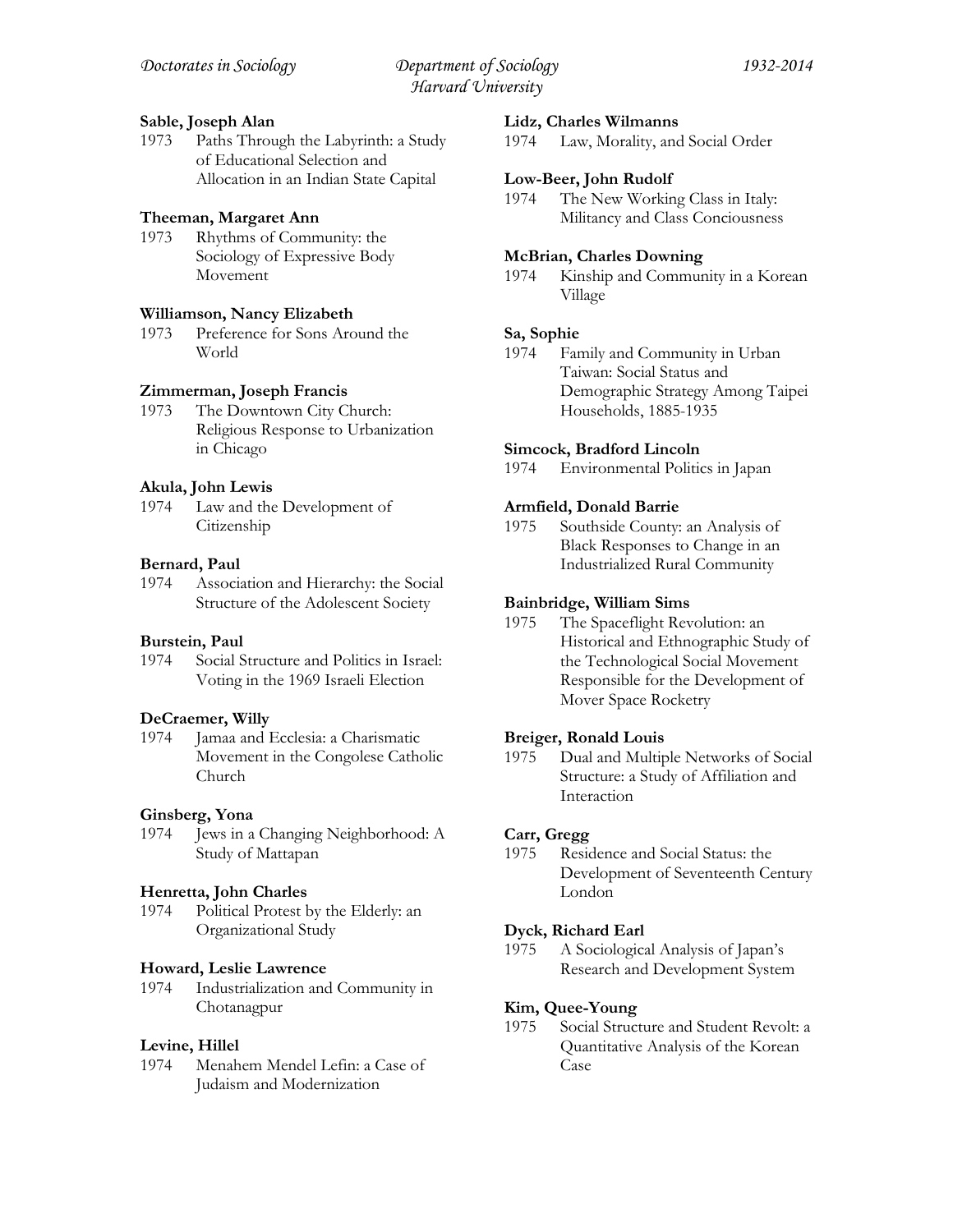# **MacDougall, John Douglas**

1975 Agrarian Reform vs. Religious Revitalization: the Sardar and Kherwar Movements among the Tribals of Bihar, India, 1858-1895

# **McEwen, Craig Arnold**

1975 Subculture, Social Structure, and Behavior in Community-Based Correctional Settings: a Comparative Study of Thirteen Programs for Juveniles

# **Mosco, Vincent**

1975 The Regulation of Broadcasting in the United States: a Comparative Analysis

# **Rosen, Sherry**

1975 Mei Foo Sun Chuen: Middle Class Chinese Families in Transition

# **Skocpol, Theda**

1975 Social Revolutions in France, Russia, and China: a Comparative-Historical and Structural Analysis

# **Walker, Andrew Lee**

1975 It's About Time: Social Time and the Analysis of Temporality

# **Wilsnack, Richard William**

1975 Collective Behavior and Situational Stress: Problems and Responses of Graduate and Postdoctoral Physicists

# **Anderson-Khleif, Susan E.**

1976 Divorced Mothers, Divorced Fathers and Children: a Study of Interaction, Support, and Visitation in One-Parent Families

# **Denny, Marilyn Michaels**

1976 Art for Art's Sake: Structural Differentiation in Ark in Renaissance Florence

# **Eastmond, Harold Augustus**

1976 The Labour Movement in Plantation Society: a Case Study of the Barbados Workers' Union

# **Faria, Vilmar Evangelista**

1976 Occupational Marginality, Employment, and Poverty in Urban Brazil

# **Gay, Phillip Timothy**

1976 Some Content Determinants of Popular Literature

# **Gerstein, Dean Robert**

1976 Heroin in Motion: a Working Paper in the Theory of Action

# **Gupta, Krishna Prakash**

1976 Religious Evolution in Pre-Modern Asia: a Comparative Study of K'ang Yu-wei and Vivekananda

# **Kontopoulos, Kyriakos Michael**

1976 The Making of an Authoritarian Regime: Greece, 1944-1974

# **Lasker, Judith Naomi**

1976 Health Care and Society in the Ivory Coast: an Approach to the Study of National Health Systems

# **Lidz, Victor Meyer**

1976 The Functioning of Secular Moral Culture: Steps Toward a Systematic Analysis

# **McClelland, Kent Alan**

1976 Why Different Surveys Yield Different Results: the Case of Education and Earnings

# **Perez-Diaz, Victor Miguel**

1976 Structure and Change of Castilian Peasant Communities

# **Poich, John Michael**

1976 Dimensionality, Attitudes, and Voting: Models of Structure and Linkage

# **Schudson, Michael Steven**

1976 Origins of the Ideal of Objectivity in the Professions: Studies in the History of American Journalism and American Law, 1830-1940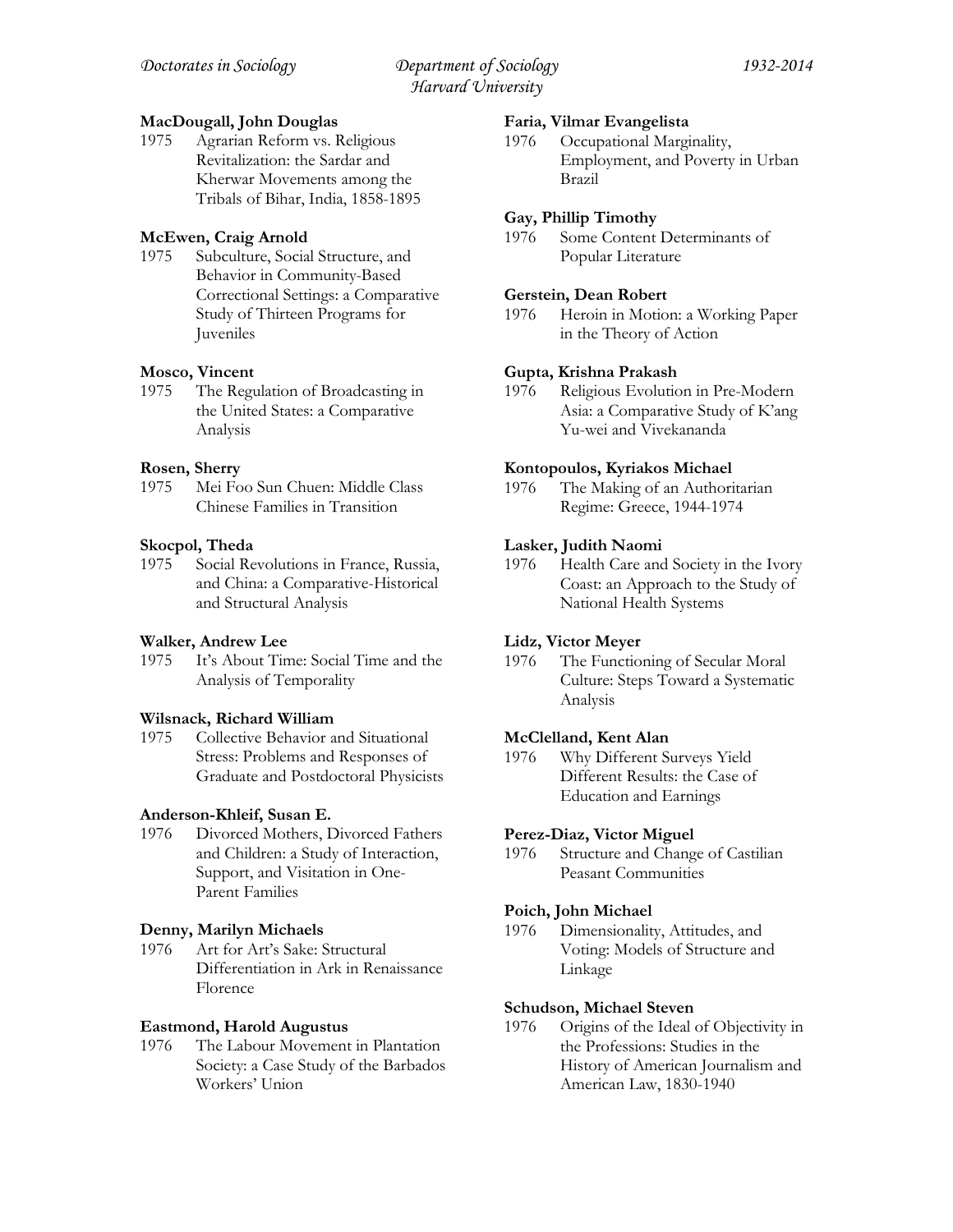### **Teitelbaum, Phyllis May**

1976 Law as Symbol: the Lack of Impact of a Massachusetts Drug Diversion Statute

# **Turkle, Sherry Roxanne**

1976 Psychoanalysis and Society: the Emergence of French Freud

# **Barthel, Diane Lee**

1977 The Impact of Development on Women's Status in Senegal

# **Dobson, Richard Bruce**

1977 Social Influences on Educational Attainment in Soviet Russia

# **Eaglesfield, George David**

1977 Family Background and Occupational Achievement

# **Friedmann, Harriet Bertha**

1977 The Transformation of Wheat Production in the Era of the World Market, 1873-1935: a Global Analysis of Production and Exchange

# **Good, Mary-Jo Del Vecchio**

1977 Social Hierarchy and Social Change in a Provincial Iranian Town

# **Karabel, Jerome Bernard**

1977 Social Stratification and American Higher Education

### **Knapp, Peter Hazard**

1977 The Academic Non-Market

### **Lander, Edgardo**

1977 The Theory of Marginality from a Marxist Perspective

# **Madsen, Richard Paul**

1977 Revolutionary Asceticism in Communist China: Social Causes and Consequences of Commitment to the Maoist Ethos in a South China Village

# **Morris, Gerald Dea**

1977 Teachers and Union Democracy

### **Morton, Mary Elizabeth**

1977 Society, Police, and Citizen Sanctions: Dimensions of Conflict and Consensus in England as Compared with the United States

# **Nee, Victor Gilbert**

1977 Community and Change in Revolutionary China

# **N'kanza, Lusibu Zala**

1977 The Social Origins of Political Underdevelopment in the Ex-Belgian Congo (Zaire)

# **Norris, Willaim Paul**

1977 Survival Strategies and Social Structure in an Urban Squatter Settlement: Household Networks of the Urban Sea Dwellers of Bahia, Brazil

### **Seguin-Bernard, Francine**

1977 Cooperative Structures and Crisis Management

### **Sherman, Brian Samuel**

1977 The East Village: the Social Structure of an Alternative Urban Community

### **Snow, Robert Thomas**

1977 Dependent Development and the New Industrial Worker: the Case of the Export Processing Zone in the Philippines

### **Waisman, Carlos Horacio**

1977 Modernization and Legitimation: a Study of Working-Class Forms of Political Action

### **Winship, Christopher**

1977 Problems and Models of Aggregation

### **Adamikova, Jaroslava**

1978 Concept of Leisure: Active versus Passive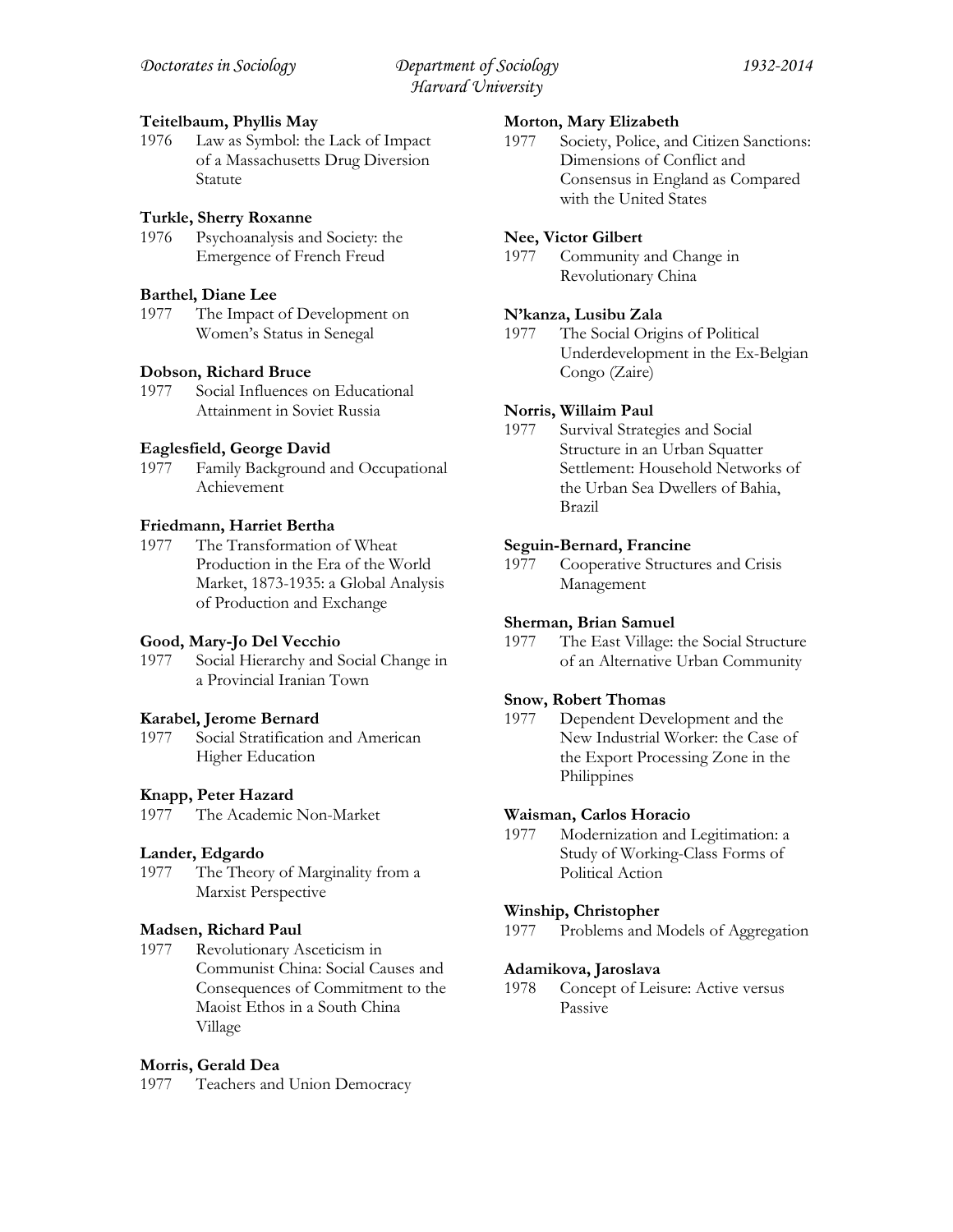### **Baker-Kelly, Beverly**

1978 Federally Subsidized Lower-Middle Income Housing Development: Housing Conceptions and Satisfaction

# **Benda, Charles Gerard**

1978 State Organizations and Policy Formation: the Reorganization of the Post Office Department

# **Lambert, Craig Arthur**

1978 Image Channels: the Production and Control of Television Entertainment

# **Schwartz, Joseph E.**

1978 Three Studies in Stratification

# **Starr, Paul Elliot**

The Social Transformation of American Medicine

### **Sundaram, Jomo Kwame**

1978 Class Formation in Malaya: Capital, the State, and Uneven Development

### **Tipton, Steven Michael**

1978 Getting Saved from the Sixties: the Transformation of Moral Meaning in American Culture by Alternative Religious Movements

### **Barlow, Andrew L.**

1979 Coordination and Control: the Rise of Harvard University, 1825-1910

### **Bookin, Hedy Elaine**

1979 Detention in Context: Decisions to Detain Juveniles in Three Massachusetts Courts

### **Dalziel, Murray Morrison**

1979 The Institutionalization of Inequalities: Wage Structures, Unions and Income Differentials

# **DiMaggio, Paul Joseph**

1979 Culture, Stratification, and Organization: Exploratory Papers

### **Eccles, Robert Gibson, Jr.**

1979 Organization and Market Structure in the Construction Industry: a Study of Subcontracting

### **Fulbrook, Mary Jean Alexandra**

1979 Pietists and Puritans: Precisionist Responses to the Absolutist State

### **Gould, Mark Stuart**

1979 The Coming of the English Revolution

### **Haviland, Leslie Knox McC.**

1979 The Social Relations of Work in a Peasant Community

# **Jehlen, Alain**

1979 A Case Study on the Impact of a Working Class High School

# **Koetting, Michael J.**

1979 The Relative Efficiency of Profit-Making and Nonprofit-Making Institutions in the Delivery of Health Care and Social Services: the Case of Nursing Homes

### **Lee, Russell Dwight**

1979 The Perils of Ethnic Success: the Rise and Flight of Chinese Traders in Jamaica

### **Lifson, Thomas Benjamin**

1979 The Sogo Shosha: Strategy, Structure, and Culture

### **Medellin, Rodrigo Antonio**

1979 Sanctorum, the Recovery of a Wrecked 'Campesino' Community in Mexico. An Action Research Project in Subsistence Agriculture

### **Peterson, Joan Ardith**

1979 Residential Racial Change in Baltimore, 1940-1970

### **Russell, Raymond Lawrence, III**

1979 Sharing Ownership in the Workplace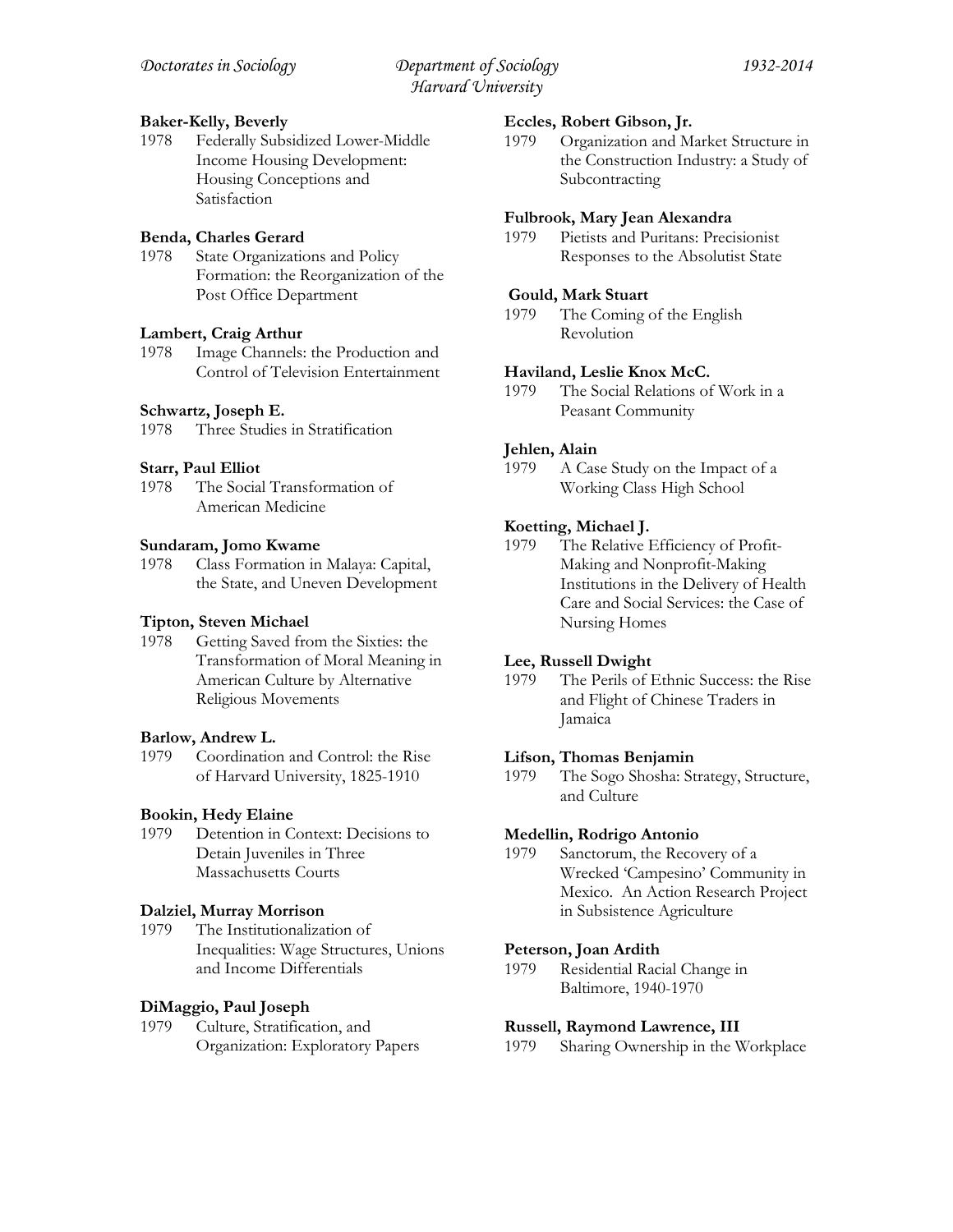### **Sawyer, Donald Rolfe**

1979 Peasants and Capitalism on an Amazon Frontier

### **Smith, David Paul**

1979 A Reconsideration of Easterlin Cycles

### **Tanase, Takao**

1979 The Image of Courts in Litigation Process

### **Young, Ann Geralyn Tramposch**

1979 Suicide Among Black Women: A Longitudinal Analysis

### **Budiman, Arief**

1980 The Mobilization and the State Strategies in the Democratic Transition to Socialism: the Case of Allende's Chile

### **Charrad, Mounira**

1980 Women and the State: A Comparative Study of Politics, Law, and the Family in Tunisia, Algeria, and Morocco

#### **Davenport, Thomas Hayes, Jr.**

1980 Virtuous Pagans: Unreligious People in America

#### **Griswold, Wendy**

1980 Renaissance Revivals: the Continuing Interaction Between Culture and Society

#### **Joseph, Brian**

1980 Interurban Mortality Differentials among Canadian Cities

#### **White, Merry Isaacs**

1980 Stranger in His Native Land: Group Boundaries and the Japanese International Returnee

#### **Crystal, Stephen**

1981 Aid to the Aged: Social Structure, Public Policy, Change

#### **Gold, Thomas Baron**

1981 Dependent Development in Taiwan

#### **Goldstone, Jack Andrew**

1981 The Origins of the English Revolution: A Demographic Approach

#### **Heckscher, Charles Chevreux**

1981 Democracy at Work: In Whose Interest? The Politics of Worker Participation

#### **Johnson, Joel T.**

1981 Schema Availability and Assimilation Contrast Effects

### **Patterson, Nerys Thomas**

1981 Kinship and Law in Pre-Norman Ireland

#### **Schneider, Richard George, Jr.**

1981 Environment by Design: Power and Market in Eight Consulting Firms

#### **Sprinzen, Merle**

1981 Group Boundary Formation in Sexually Integrating Work Settings

#### **Weil, Frederick**

1981 Post-Fascist Liberalism: The Development of Political Tolerance in West Germany since World War II

### **Wiener, Joshua Mark**

1981 A Sociological Analysis of Government Regulation: The Case of Nursing Homes

# **Brint, Steven Gregory**

1982 Stirrings of an Oppositional Elite?: the Social Bases and Historical Trajectory of Upper White Collar Dissent in the United States, 1960- 1980

#### **Broadbent, Jeffrey Praed**

1982 State and Citizen in Japan: Social Structure and Policy-Making in the Development of a "New Industrial City," 1960 to 1980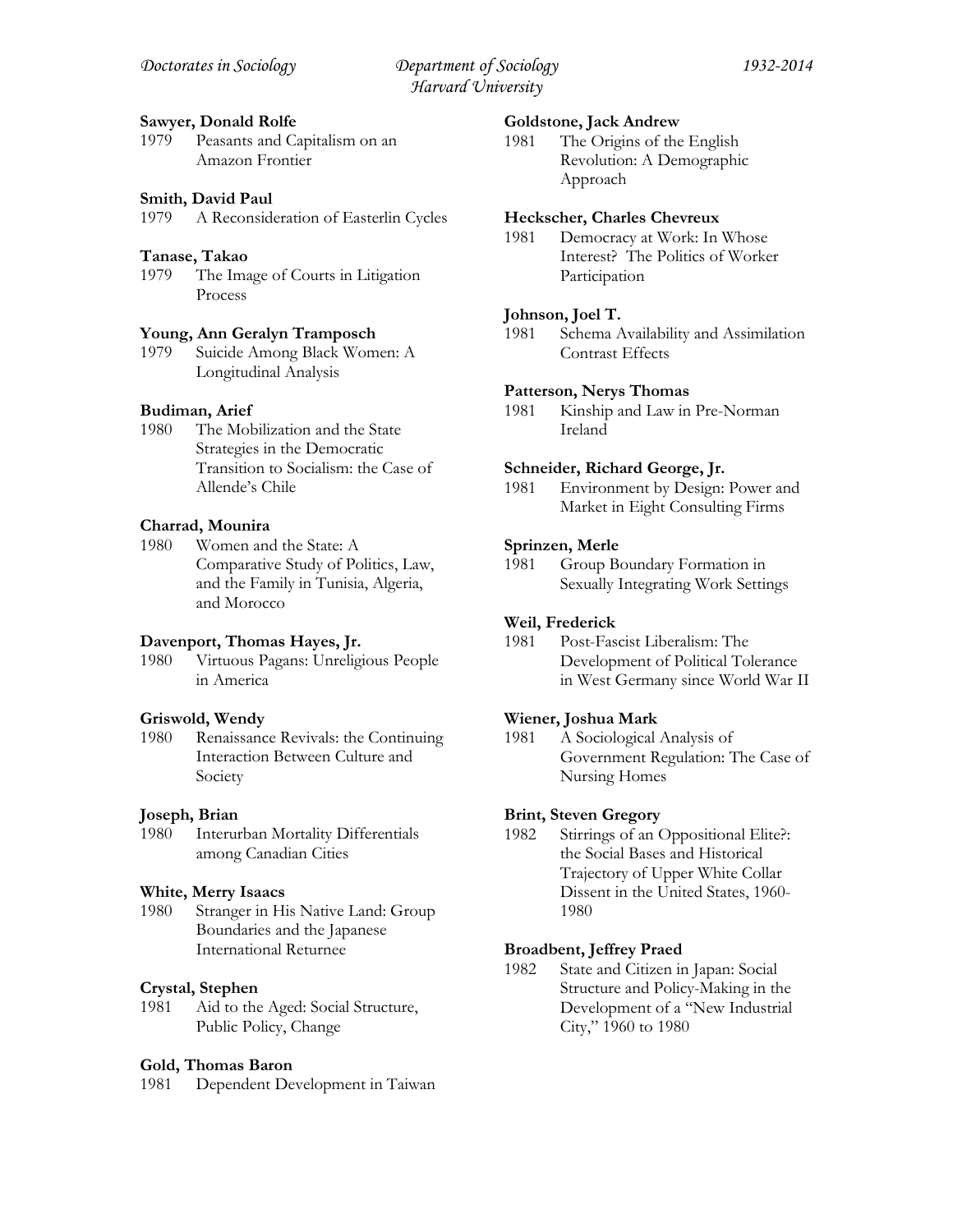# **Champagne, Duane**

1982 Politics, Markets, and Social Structure: the Political and Economic Responses of Four Native American Societies to Western Impacts

# **Davis, Walter Louis**

1982 Stress and Coping Among Minority Medical Students

# **Farrell, Betty Gail**

1982 Kinship and Class in Nineteenth Century Boston

# **Garcia-Marsh Alma Maria**

1982 Ideology and Power: a Study of the Mexican State Under Porfirio Diaz (1876-1911) and Lazaro Cardenas (1934-1940)

# **Lim, Hyun-Chin**

1982 Dependent Development in the World-System: the Case of South Korea, 1963-1979

# **Menes, Bonnie**

1982 My Father Spoke French: Nationalism in Alsace 1871-1914 and the Birth and Transfer of Ideals of Separateness

### **Scotch, Richard Kivie**

1982 Section 504: the Creation of Civil Rights for Disabled People

# **Stark, David Charles**

1982 Coalition Politics at Work: New Class Configurations in Capitalist and State-Socialist Societies

### **Dougherty, Kevin James**

1983 The Politics of Community College Expansion

### **Hamabata, Matthews**

1983 From Household to Economy: The Japanese Family Enterprise

### **Jacobs, Jerry Alan**

1983 The Sex Segregation of Occupations and Women's Career Patterns

### **Lachmann, Richard William**

1983 From Manor to Market: Structural Change in England, 1536-1640

### **Leifer, Eric Matheson**

1983 Robust Action: the Joint Determination of Outcomes in Social Relationships

### **McDonald, Scott Cameron**

1983 Human and Market Dynamics in the Gentrification of a Boston Neighborhood

### **McNamara, Dennis L.**

1983 Resistance on the Frontier: Ideology and Action in Japanese Expansionist and Korean Resistance Movements, 1876-1910

# **Segerstrale, Ullica**

1983 The Sociobiology Controversy: a Case Study in the Sociology of Science

# **Taylor, Earl Lee, III**

1983 Sociological Poetics: Talk and Shared Cultural Knowledge

### **Waldinger, Robert David**

1983 Ethnic Enterprise and Industrial Change: a Case Study of the New York Garment Industry

### **Brain, David**

1984 The Discipline of Design: Modernism and the Architectural Profession in the United States

### **Carley, Kathleen**

1984 Consensus Construction

### **Klatch, Rebecca**

1984 Conservative World Views: the Meaning of Female Participation on the Right

### **Perman, Lauri**

1984 Other than Pay: the Nonmonetary Characteristics of Jobs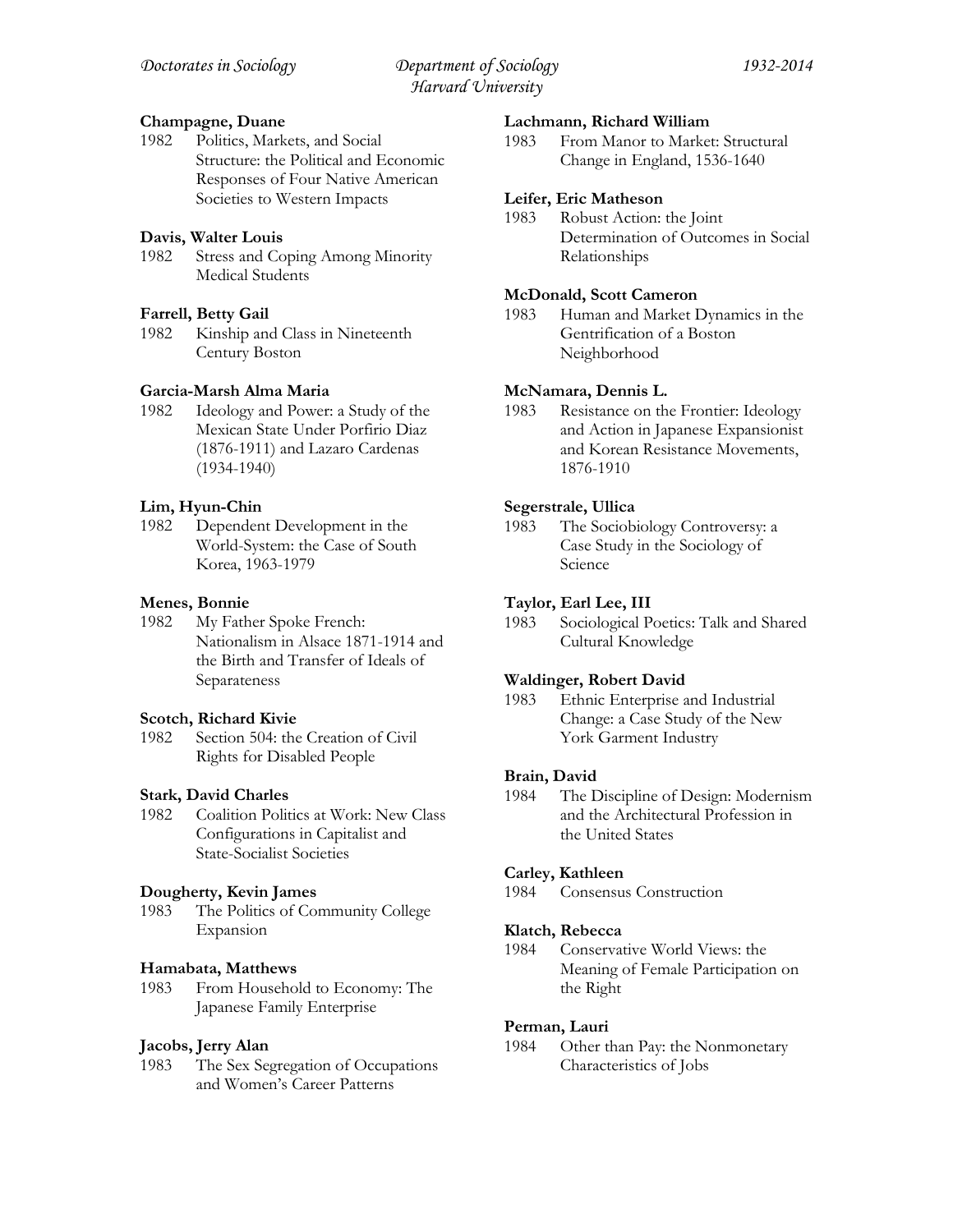### **Stevens, Beth**

1984 In the Shadow of the Welfare State: Corporate and Union Development of Employee Benefits

### **Bearman, Peter S.**

1985 Relations into Rhetorics: Elite Transformation and the Eclipse of Localism in England, 1540-1640

### **Karen, David**

1985 Who Gets into Harvard: Selection and Exclusion at an Elite College

### **Macy, Michael W.**

1985 Ideology at Work: Persons, Positions, and Rewards in the Formation of Social Classes

# **McClelland, Katherine E.**

1985 Horizons of Opportunity Changes in the Occupational Expectations of Young Adults

### **Beha, James A., II**

1986 And Nobody Can Get You Out

### **Frankel, Linda**

1986 Women, Paternalism, and Protest in a Southern Textile Community: Henderson, NC 1900-1960

### **Ishida, Hiroshi**

1986 Educational Credentials, Class, and the Labor Market: A Comparative Study of Social Mobility in Japan and the United States

### **Morrill, Calvin Keith**

1986 Conflict Management Among Corporate Executives: An Ethnographic Study

### **Somers, Margaret R.**

1986 The People and the Law: Identity and the Public Sphere in the Formation of English Popular Politics – a Comparative Analysis

### **Uchida, Hiroshi**

1986 Struggle for Control: Corporate Strategy and Investment Decisions of the Sogo Shosha

### **Berezin, Mabel Miscione**

1987 Public Spectacles and Private Enterprises: Theater and Politics in Italy Under Fascism 1919-1940

### **De Castro-Santos, Luiz**

1987 Power, Ideology, and Public Health in Brazil: 1889-1930

### **Hedstrom, Peter M.E.**

1987 The Structure of Inequality: a Study of Stratification within Work Organizations

### **Immergut, Ellen Margaretha**

1987 The Political Construction of Interests: National Health Insurance Politics in Sweden, France, and Switzerland: 1930-1970

### **Jesudason, James Vijayaseelan**

1987 Ethnicity and the Limits of Economic Rationality: the State, Chinese Business, and Multinationals in Malaysia

### **Lauby, Jennifer Lynn**

1987 The Migration of a Daughter as a Family Strategy: Effects on the Occupations and Marital Experience of Women in the Philipines

### **Osiel, Mark Jason**

1987 Power and Interpretation: Three Studies in the Sociology of Culture

### **Uwazurike, P. Chudi**

1987 Why Development Fails: on the Intellectual and Political Context of the Knowledge-Policy Interplay

### **Cunningen, Donald**

1988 Men and Women of Goodwill: Mississippi's White Liberals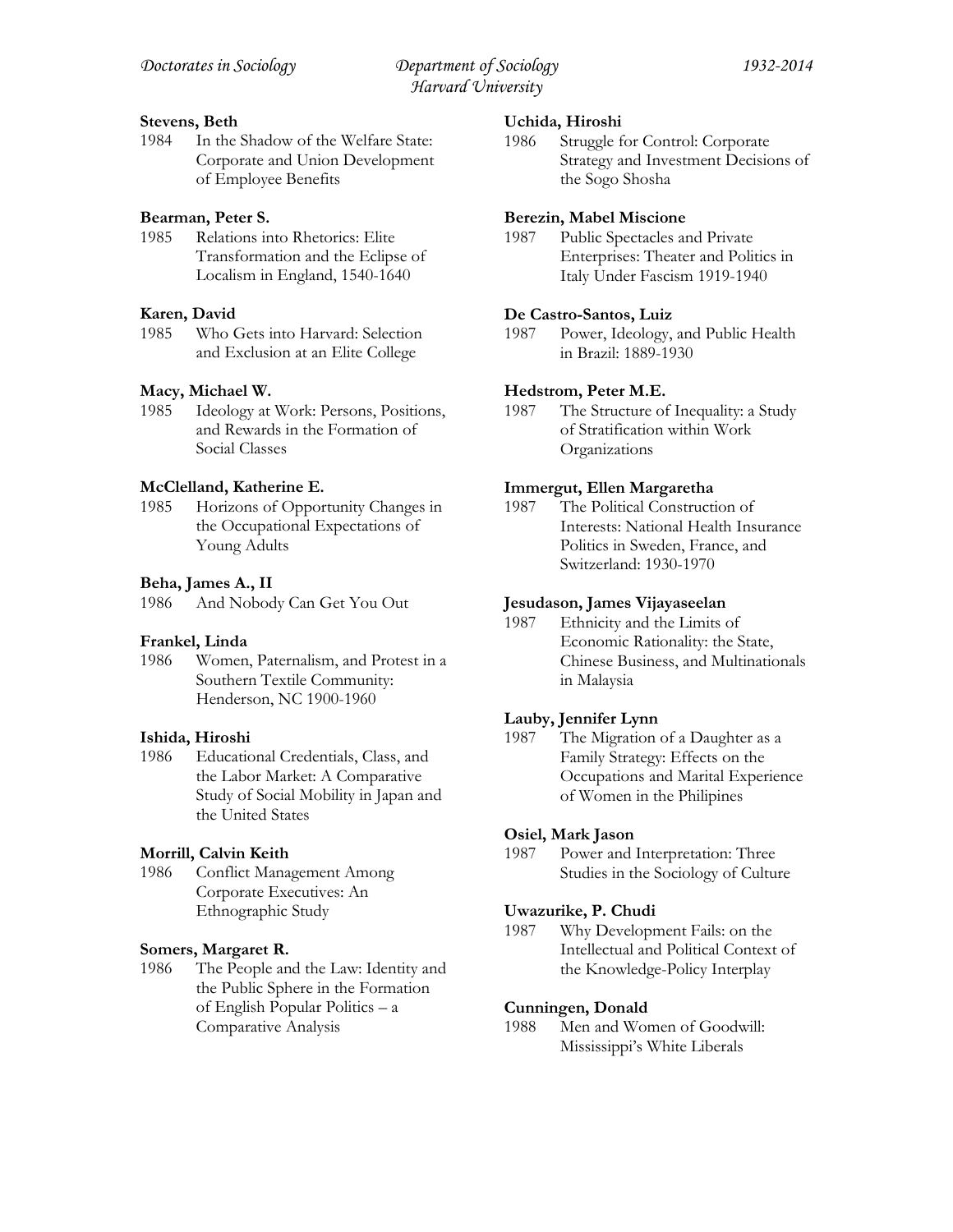# **Goodwin, Jeffrey R.**

1988 States and Revolutions in the Third World: a Comparative Analysis

# **Larson, Andrea**

1988 Cooperative Alliances: a Study of Entrepreneurship

### **Lie, John J.**

1988 Visualizing the Invisible Hand: from Market to Mode of Exchange

### **Perlmutter, Steven**

1988 Intellectuals and Urban Protest: Extraparliamentary Politics in Turin, Italy 1968-1976

# **Vogel, Mary E.**

1988 Courts of Trade: Social Conflict and the Emergence of Plea Bargaining in the Massachusetts Courts, 1830-1920

# **Allmendinger, Jutta**

1989 Career Mobility Dynamics: a Comparative Analysis of the United States, Norway, and West Germany

### **Emirbayer, Mustafa**

1989 Moral Education in America, 1830- 1990: A Contribution to the Sociology of Moral Culture

### **Ho, Keun Song**

1989 State and the Working-Class Labor Market, in South Korea, 1961-1987

### **Lee, Sook-Jong**

1989 The Limits of the Japanese State: Liberalization and Industrial Reorganization of the 1960s

### **Brines, Julie Ellen**

1990 Beyond the Terms of Trade: Wives, Husbands, and Housework

### **Ertman, Thomas Charles**

1990 War and Statebuilding in Early Modern Europe

### **Forment, Carlos Alfonso**

1990 The Formation of Political Society in Spanish America: The Mexican Case, 1700-1830

### **Gould, Roger van Blerkom**

1990 Social Structure and Insurgency in the Paris Commune, 1871

### **Nesbitt, Paula Diane**

1990 Feminization of American Clergy: Occupational Life Changed in the Ordained

### **O'Mara, Martha A.**

1990 The Physical Structuring of Organization Action

### **Osirim, Mary Johnson**

1990 Characteristics of Entrepreneurship in Nigerian Industries That Started Small

### **Park, Hyunjung**

1990 Interpreting the High Educational Achievement and Socioeconomic Status of Asian Americans

### **Smith, Christian Stephen**

1990 The Emergence of Liberation Theology: Radical Religion and Social Movement Theory

### **Benaquisto, Lucia**

1991 Outbursts of Repression: Politics and the use of Incarceration

### **Boyes-Watson, Carolyn**

1991 The Institutionalization of Judgment: Dynamics of the Formal Hiring Process

### **Duke, James Brian**

1991 The Peer Context and the Adolescent Society: Making Sense of Context Effects

### **Ekiert, Grzegorz**

1991 The State Against Society: The Aftermath of Political Crises in Hungary, 1956-1963, Czechoslovakia, 1968-1976, and Poland, 1981-1989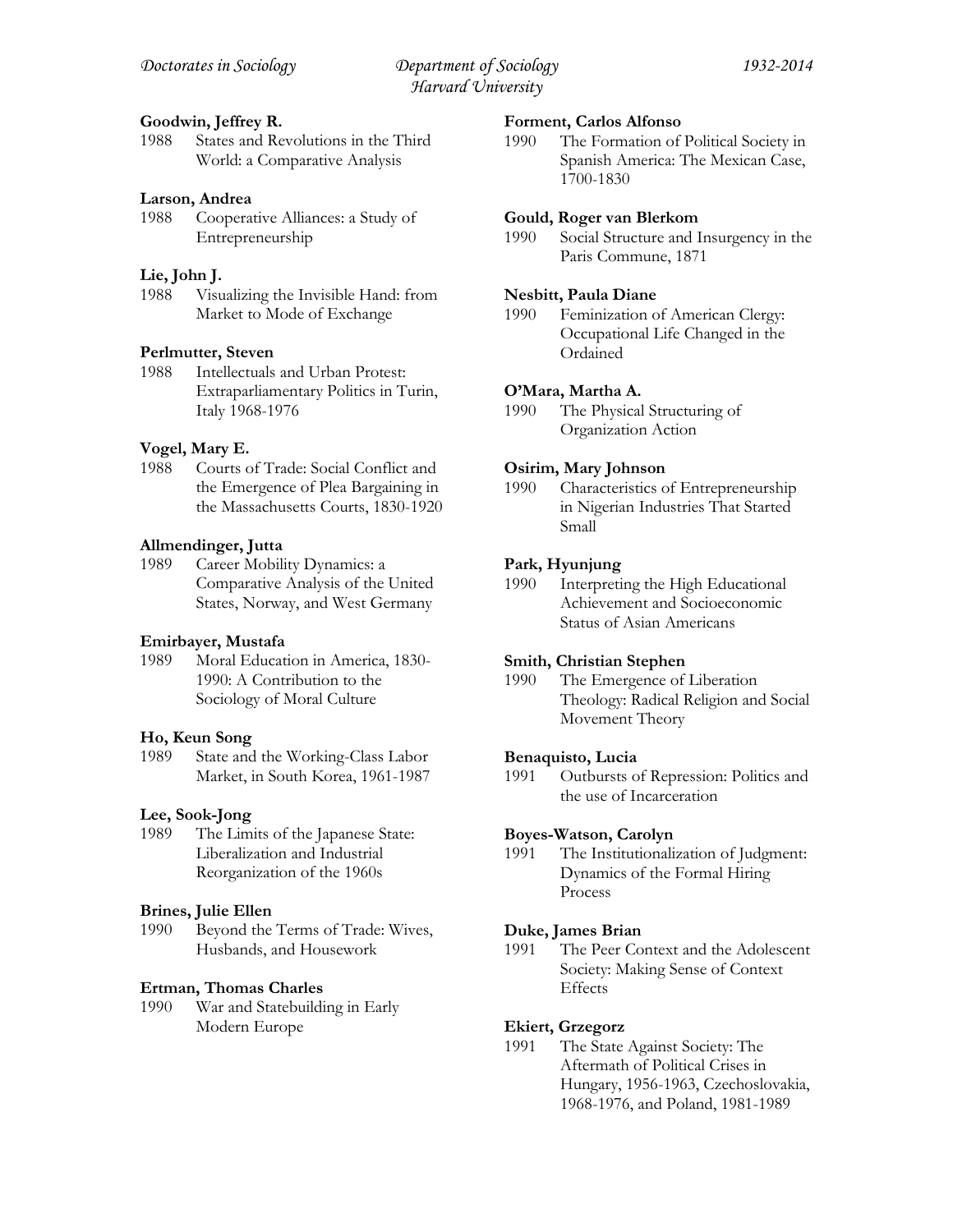### **Leong, Choon-Heng**

1991 Late Industrialization Along with Democratic Politics in Malaysia

### **Minkoff, Deborah C.**

1991 Organized Social Action: American Women's and Minority Group Organizational Responses to Inequality, 1955-1985

### **Ruzza, Carlo**

1991 Institutionalization and Italian Peace Movements

### **Soares, Joseph**

1991 Oxford and Modern British Society: The Vicissitudes of an Elite Tradition in an Egalitarian Age

### **Bradach, Jeffrey**

1992 The Organization and Management Chains: Owning, Franchising, and the Plural Form

### **Chaves, Mark**

1992 Secularization in the Twentieth **Century** 

### **Ding, Xue-Liang**

1992 Political Appeals and Social Consequences: The Dilemmas of Legitimizing the Chinese Community System in Transition 1977-1989

#### **Eschbach Karl**

1992 Shifting Boundaries: Regional Variation in Patterns of Identification as American Indian

### **Harris, David**

1992 The Prophecy of Profit: the Amway Worldview

#### **Hornsby, Anne**

1992 Pushing for Democracy in Colombia: Nonprofit Challenges to Dependence on the State

#### **Kasof, Joseph**

1992 Social Determinants of Creativity

### **Lehmann, Susan Goodrich**

1992 Contemporary Russian Marriage and Childbearing Patterns: A Challenge to Low Fertility Theory

### **Mullaney, Francis**

1992 The Role of Islam in the Hegemonic Strategy of Egypt's Military Rulers (1952-1990)

### **Pak, Sejin**

1992 Symbiotic Dualism: the Social Organization of the Subcontracting Network in Japan's Machinery Industry

### **Podolny, Joel**

1992 Status, Status Processes, and Market **Competition** 

### **Sudjatmiko, Iwan**

1992 The Destruction of the Indonesian Community Party (PKI) (A Comparative Analysis of East Java and Bali)

#### **Taylor, Monique**

1992 Home to Harlem: Black Identity and the Gentrification of Harlem

### **Witte, James**

1992 Labor Force Integration and Marital Choice Among Young Adults in the United States and the Federal Republic of Germany

### **Wood, Brennon**

1992 Thatcherism and the Urban Left in Conflict: The Sociology of Contemporary Situations

### **Yee, Jaeyeol**

1992 Between Market and Organization: The Organizational Construction of Labor Market Processes and Outcomes in Korea

### **Gulati, Ranjay**

1993 Strategic Alliances for Research and Design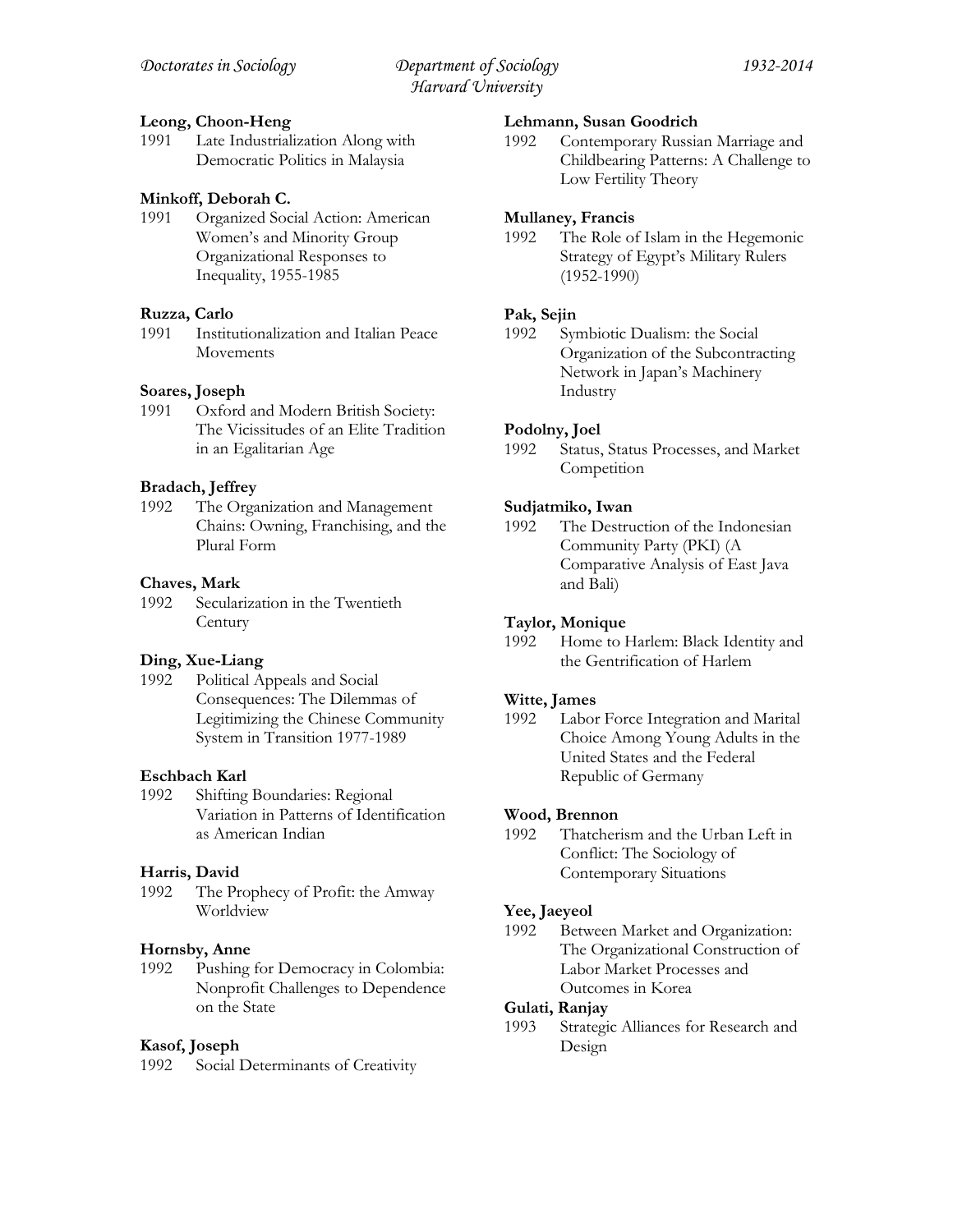# **Kim, Byoungkwan**

1993 Structural Changes and Continuity: Industrialization and Patterns of Career Occupational Mobility in Korea, 1954-1983

### **Kingston, Martin**

1993 Afrikaner Nationalism & Urban Industrial Change: Urban Ideology, State Policy & the Apartheid Ideal

# **Lui, Adonica Yen-Mui**

1993 Party Machines, State Structure, and Social Policies: The Abolition of Public Outdoor Relief in New York City, 1874-1898

# **Mochizuki, Hiroshi**

1993 Flexible Division of Labor and the Assimilation of New Technology by Selected Japanese Industries

# **Wank, David**

1993 From State Socialism to Community Capitalism: State Power, Social Structure, and Private Enterprise in a Chinese City

# **Akimoto, Satahiro**

1994 The Developmental Corporation and Japan's Early Indutrialization

# **Allen, Nancy**

1994 The Cross-national Transfer and Transformation of Managerial and Organizational Knowledge: American and Japanese Direct Investment in Indonesia

# **Beck, Martha**

1994 Flight From the Iron Cage: LDS Women's Responses to the Paradox of Modernization

# **Jeong, Hyokyung**

1994 State Intervention in the Distribution System and Market Accessibility: Japan and the US

# **Lee, Kun**

1994 Reemployment Processes and Dual Labor Market Structures

### **Ollivier, Michele**

1994 Prestige and Social Closure in the Arts: The Case of Popular Music in Quebec

# **Roy, Madhabi (Rupa)**

1994 Politics, War and State Formation in Early Modern India

### **Skrentny, John**

1994 Politics and Possibility: The Legitimation of Affirmative Action

# **Dance, Lori (Tomni)**

1995 Streetwise versus Schoolwise: The Attitudes of Urban and Inner City Youth towards Schooling

# **Elias, Jaan**

1995 Diverse and Focused Jobs in Science: The Demography and Impact of Job Scope on Professional Careers

# **Gong, Xiaoxia**

1995 Repressive Movements and Politics of Victimization

### **Lin, Anchi**

1995 Expanding Through Non-Economic Linkage: The Pattern of Private Corporate Expansion in Taiwan

### **Warren, Mark**

1995 Social Capital and Community Empowerment: Religion and Political Urbanization in the Texas Industrial Areas Foundation

### **Chan, Christopher**

1996 Socioeconomics, Culture, and Black-White Differences in Marriage

### **Duina, Francesco**

1996 Harmonizing Europe with Directives: An Institutional Explanation for Implementation

# **Kang, David**

1996 The Impact of Ownership Type on Organizational Performance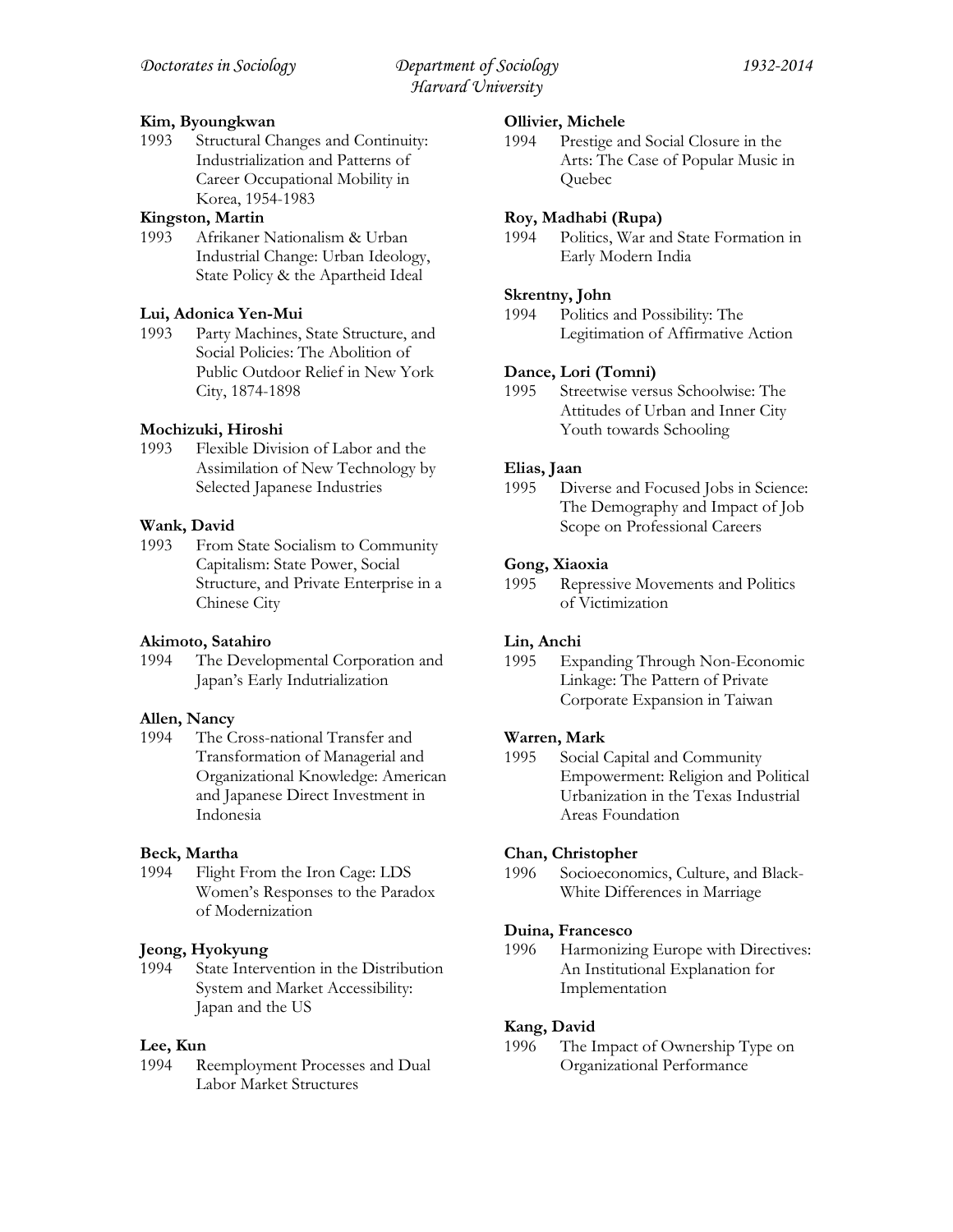### **Rhea, Joseph**

1995 Memory of a Nation: The Race Pride Movement and American Collective Memory Since 1960

# **Salles-Djelic, Marie-Laure**

1996 The Structural Transformation of West European Industries

### **Snook, Scott**

1996 Practical Drift: The Friendly Fire Shootdown Over Northern Iraq

# **Suzuki, Yuzuru**

1996 The Emergence and Evolution of Peak Associations in Japan and the United States

### **Andrews, Steven**

1997 Agenda Setting and Process Outcomes: Proposition 2 ½ Property Tax Limit Overrides and Extensions

# **Glenn, John, III**

1997 Framing Democracy in Eastern Europe: Civic Movements and the Reconstruction of Leninist States

### **Kestnbaum, Meyer**

1997 Partisans and Patriots: National Conscription and the Reconstruction of the Modern State in France, Germany, and the United States

### **Love, Geoffrey**

1997 The Diffusion of Downsizing Among Large U.S. Firms, 1977-1995: The Role of Firm Status

# **Magubane, Zine**

1997 From Noble Savage to Native Problem: Images of South Africans in British Colonial Discourse, 1806- 1910

# **Marjoribanks, Timothy**

1997 Globalization and Local Practice: New Technology and Workplace Reorganization in the Newspaper Industry

### **Quillian, Lincoln**

1997 The Dynamics of Concentrated Urban Poverty

### **Dencker, John Charles**

1998 Workforce Reductions and the Intraorganizational Mobility Response: An Analysis of Promotion and Turnover in a Large U.S. Firm, 1967-1993

# **Glaeser, Andreas**

1998 Struggling with Self and Other: Conflicting Identities in the Unified Berlin Police Force

### **Gomez, Christina**

1998 The Racialization of Latinos in the United States: Racial Options in a Changing Society

# **Haynes, Faustina**

1998 Gender and Family Ideals: An Exploratory Study of Black Middle Class Americans

### **Khurana, Rakesh**

1998 The Changing of the Guard: Causes, Process and Consequences of CEO Turnover

### **Lu, Qiwen**

1998 Innovation and Organization: The Rise of New Science and Technology Enterprises in China

# **Margolis, Joshua**

1998 Dignity in the Balance: Philosophical and Practical Dimensions of Promoting Ethics in Organizations

### **Porter, David**

1998 The Eye of the Beholder: The Impact of Race and Gender on Managers Attributions and Conceptions of Commitment to the Organization

# **Tang, Wen-hui**

1998 Explaining Social Policy in Taiwan Since 1949: State, Politics, and Gender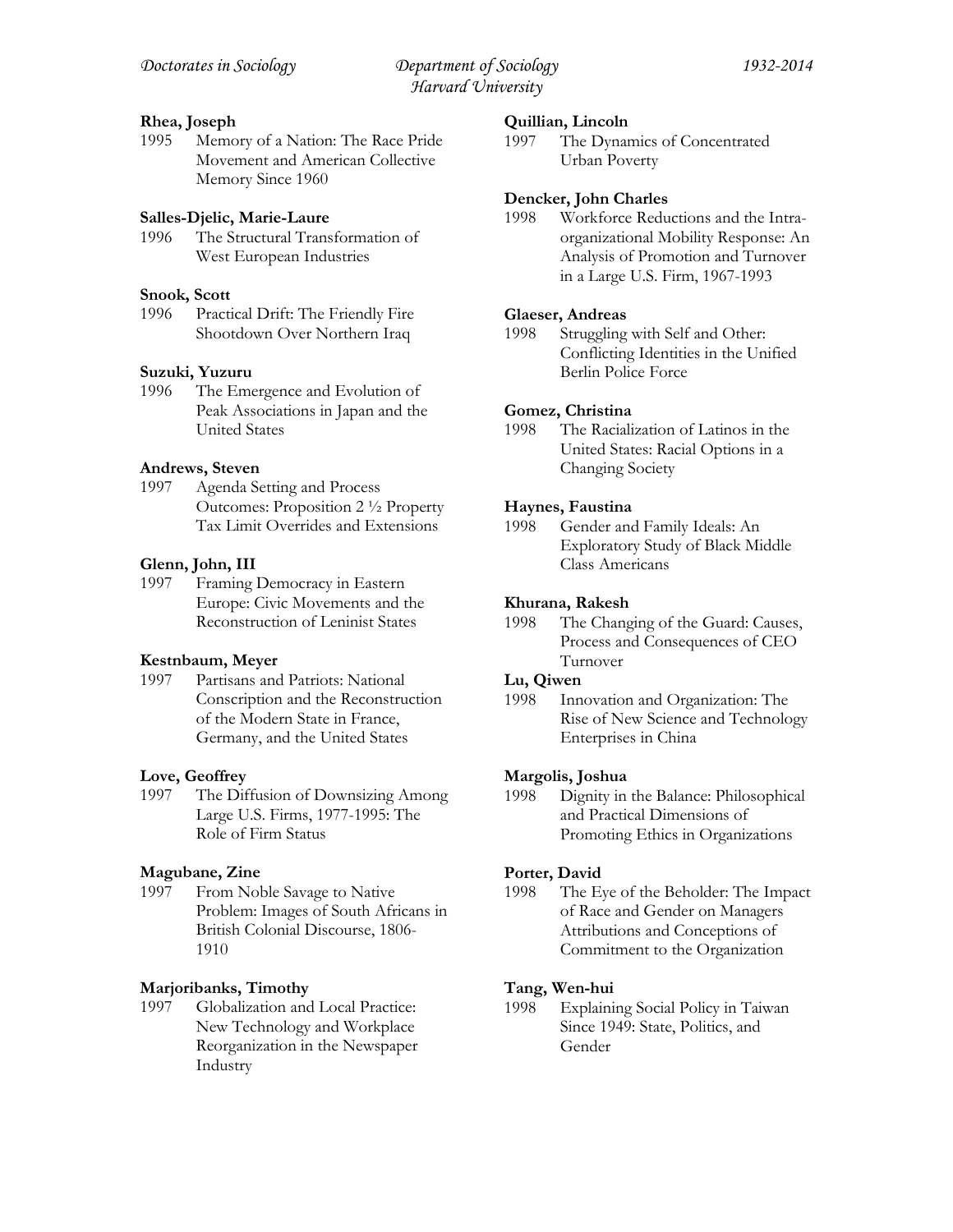# **Weiss, Leigh Marks**

1998 Collection and Connection: Rationalized and Embedded Knowledge in Knowledge-Intensive Organizations

# **Aguilera, Ruth Vaqués**

1999 Elites, Corporations, and the Wealth of Nations

# **Byndloss, Devonne Crystal**

1999 Resistance, Confrontation, and Accommodation in Tow Suburban School Districts: Black-Led Reform Efforts in the 1960s and 1980s

# **Cook, Cynthia Robin**

1999 Production Networks Revisited: Causes and Consequences of Supplier and Customer Linkages in Manufacturing Industries

# **Farquharson, Karen Theresa**

1999 Transforming Race: Non-Racialism in the Post-Apartheid South African Print Media

# **Glikman, Helen**

1999 Low-Income Fathers: Contexts, Connections, and Self

### **Harrington, Elisabeth Brooke**

1999 Dollars for Difference: The 'Diversity Premium' in Investing Organizations

# **Takeishi, Chikako**

1999 Rethinking Japanese National Identity: Narratives of Japanese Intellectuals

# **Tayac, Gabrielle Astra**

1999 To Speak with One Voice: Supratribal American Indian Collective Identity Incorporation among the Piscataway, 1500-1998

# **Biggs, Michael Peter**

2000 The Rise and Decline of a Mass Movement: American Workers and the Strike Wave of 1886

### **Chai, Karen Jung Won**

2000 Protestant-Catholic-Buddhist: Korean-Americans and Religious Adaptation in Greater Boston

# **Cintron, Leslie Gwen**

2000 Preserving National Culture: The National Trust and the Framing of British National Heritage, 1895-2000

# **Dror, Judith Marie**

2000 Reforming Religion: The Politics of the Protestant Reformation and Reform Judaism

### **Fourcade-Gourinchas, Marion**

2000 The National Trajectories of Economic Knowledge: Discipline and Profession in the United States, Great Britain, and France

# **Ganz, Marshall**

2000 Five Smooth Stones: Strategic Capacity in the Unionization of California Agriculture

# **Handel, Michael Jeremy**

2000 Models of Economic Organization and the New Inequality in the United States

# **Lacy, Karyn Renita**

2000 Negotiating Black Identities: The Construction and Use of Social Boundaries Among Middle-Class Black Suburbanites

# **Lu, Huey-fen**

2000 Family Types and Marital Power: A Field Study in Taiwan

### **McRoberts, Omar Maurice**

2000 Saving Four Corners: Religion and Revitalization in an Inner City Neighborhood

### **Morgan, Stephen Lawrence**

2000 Educational Attainment and the Bayesian Dynamics of Expectation Formation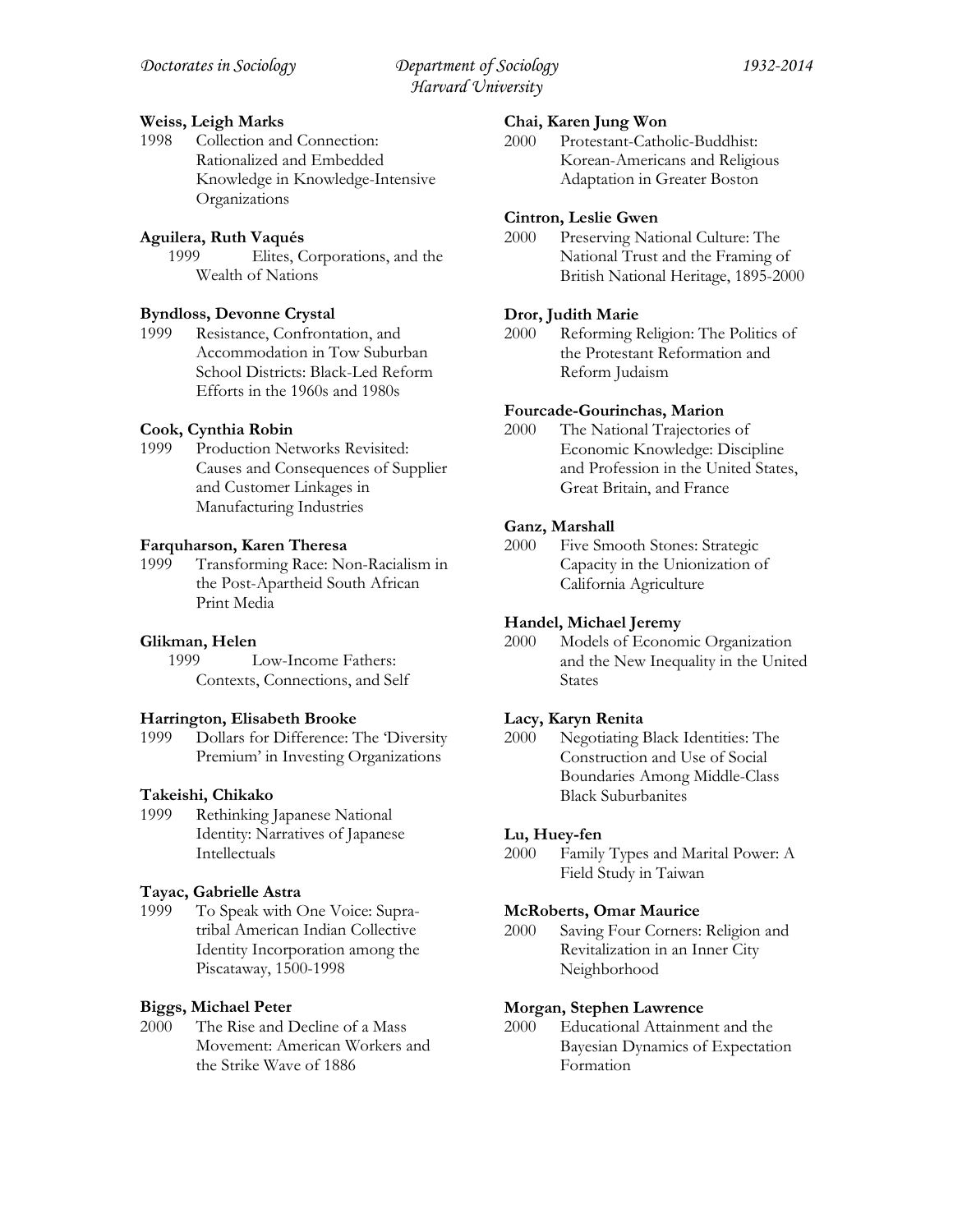# **Rizman, Rudolf Martin**

2000 Uncertain Path: The Problems of Democratic Transition and Consolidation in Slovenia

# **Weinberg, Dana Beth**

2000 Why are the Nurses Crying?: Restructuring, Power, and Control in an American Hospital

# **Zhu, Miaojing**

2000 Organizational Boundaries in Transformation: China's Book Publishing Industry Under Economic Reform

# **Baumann, Shyon**

2001 From Entertainment to Art: The Social History of Film in the United States

# **Gorman, Elizabeth Hollis**

2001 Gender and Organizational Selection Decisions: Evidence from Law Firms

# **McDermott, Monica**

2001 A Darker Shade of Pale: The Influence of Local Context and Racial Identity on White Racial Attitudes

# **Oishi, Nana**

2001 Women on the Move: Globalization, State Policies, and Labor Migration in Asia

# **Small, Mario**<br>2001 **How**

How Neighborhoods Matter: Community Participation and Social Isolation in a Puerto Rican Housing Project

# **Swingle, Joseph Frederick**

2001 Children in Flux: An Empirical Study of American Children Living with Neither Parent in the 20<sup>th</sup> Century

# **Turley, Ruth Naomi López**

2001 Neighborhood Effects on Children: Mechanisms, Interactions, and Relative Depravation

### **Dumais, Susan Alexandra**

2002 The Educational Pathways of White Working-Class Students

# **Frederick, Paula Ann**

2002 Sexing the Nation: State Regulation of Prostitution and Homosexuality in Britain and the Netherlands in the 19th and Early 20th Century

# **Gonzales, Angela Ann**

2002 American Identity Matters: The Politics of Identity and the Political Economy of Ethnic Boundaries

# **Gonzalez, Gabriella**

2002 Status Attainment Patterns of Latino and Asian Immigrant Students

# **Haas, Martine**

2002 Acting on What Others Know: Distributed Knowledge and Team Performance

# **Munson, Ziad Wael**

2002 Becoming an Activist: Believers, Sympathizers, and Mobilization in the American Pro-Life Movement

# **Rubin, Julia Sass**

2002 Organizations on the Institutional Cusp: The Origins and Behaviors of Community Development Venture Capital Funds

# **Wasserman, Noam**

2002 Venture Capitalist as Entrepreneur: Characteristics and Dynamics Within Venture Capital Firms

# **Bloemraad, Irene**

2003 Achieving Full Citizenship: An Institutional Approach to the Political Incorporation of Immigrants and Refugees in the United States and Canada

# **Camp, Bayliss**

2003 Direct Democracy and Political Tactics: How Ballot Initiatives Increase to Competitive Dynamism of the Political Process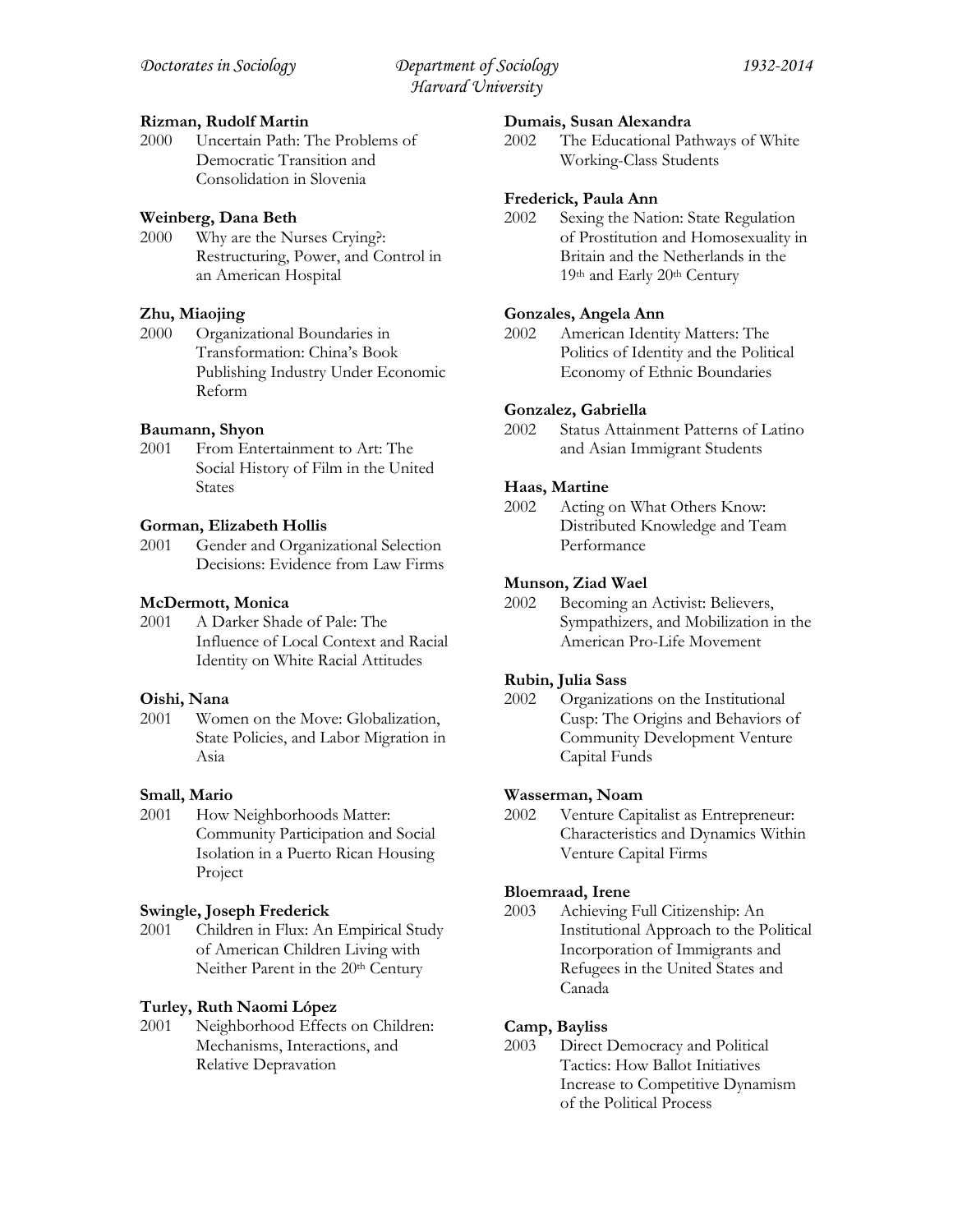# **Detert, James R.**

2003 To Speak or Not to Speak: Multi-Level Leadership Influences on Voice and Silence in Organizations

# **Hewes, Gina**

2003 Black-White Differences in the Gender Wage Ratio

### **Watkins, Celeste**

2003 The Incomplete Revolution: Constraints on Reform in Welfare Bureaucracies

# **Zelleke, Andargachew**

2003 Freedom and Constraint: The Design of Governance and Leadership Structures in British and American Films

# **Ager, David Laurence**

2004 How Identity, Belongingness, and Toxic Emotions Impede Interaction and Coordination: A Study of Post-Acquisition Integration at a Software Firm

# **Chen, Katherine Kang-Ning**

2004 The Burning Man Organization Grows Up: Blending Bureaucratic and Alternative Structures

### **Hu, Xiaojiang**

2004 The Little Shops of Lhasa: Migrant Businesses and the Formation of Markets in a Transnational Economy

### **Moskos, Peter Constantine**

2004 Police in the 'Hood': Drug Laws, Police Discretion, and Arresting African-Americans

### **Nelson, Gesemia**

2004 Buffers Against Uncertainty: Material Hardship and Poverty

### **Rohrer, Lisa**

2004 Mergers in Professional Service Firms: A Large Scale Analysis of How Law Firm Mergers Shape Attorney Careers and the Use and Retention of Human Capital

### **Zuberi, Daniyal Mohammad**

2004 Differences Matter: The Impact of Social Policy on the Working Poor in Canada and the U.S

# **Beers, Michael**

2005 When Strangers Dance: Social Capital and the Gender Earnings Gap in Elite Workers

# **Davis, Joyce Nathalie**

2005 Race at Work: Contingent Identity Theory and the Role of Organizational Context.

# **Eling-Lee, Linda**

2005 Conspicuous Consumption: A Theory on Producer's Quality Ideals

# **Harding, David**

2005 Why Neighborhoods Matter: Structural and Cultural Influences on Adolescent s in Poor Communities

# **Jimenez, Thomas R.**

2005 Replenished Identities: Mexican Americans, Mexican Immigrants, and Ethnic Identity

### **Sullivan, Susan Crawford**

2005 Faith and Poverty: Personal Religiosity and Organized Religion in the Lives of Low-Income Urban Mothers

### **Wheat, Christopher**

2005 Modeling the Structure of Social Organization

### **Clarkwest, Andrew**

2005 Change and Continuity in African American Marital Disruption from Reconstruction to the Present

### **Banks, Patricia Ann**

2006 Art, Identity, and the New Black Middle-Class: How Elite Blacks Construct their Identity Through the Consumption of Visual Art.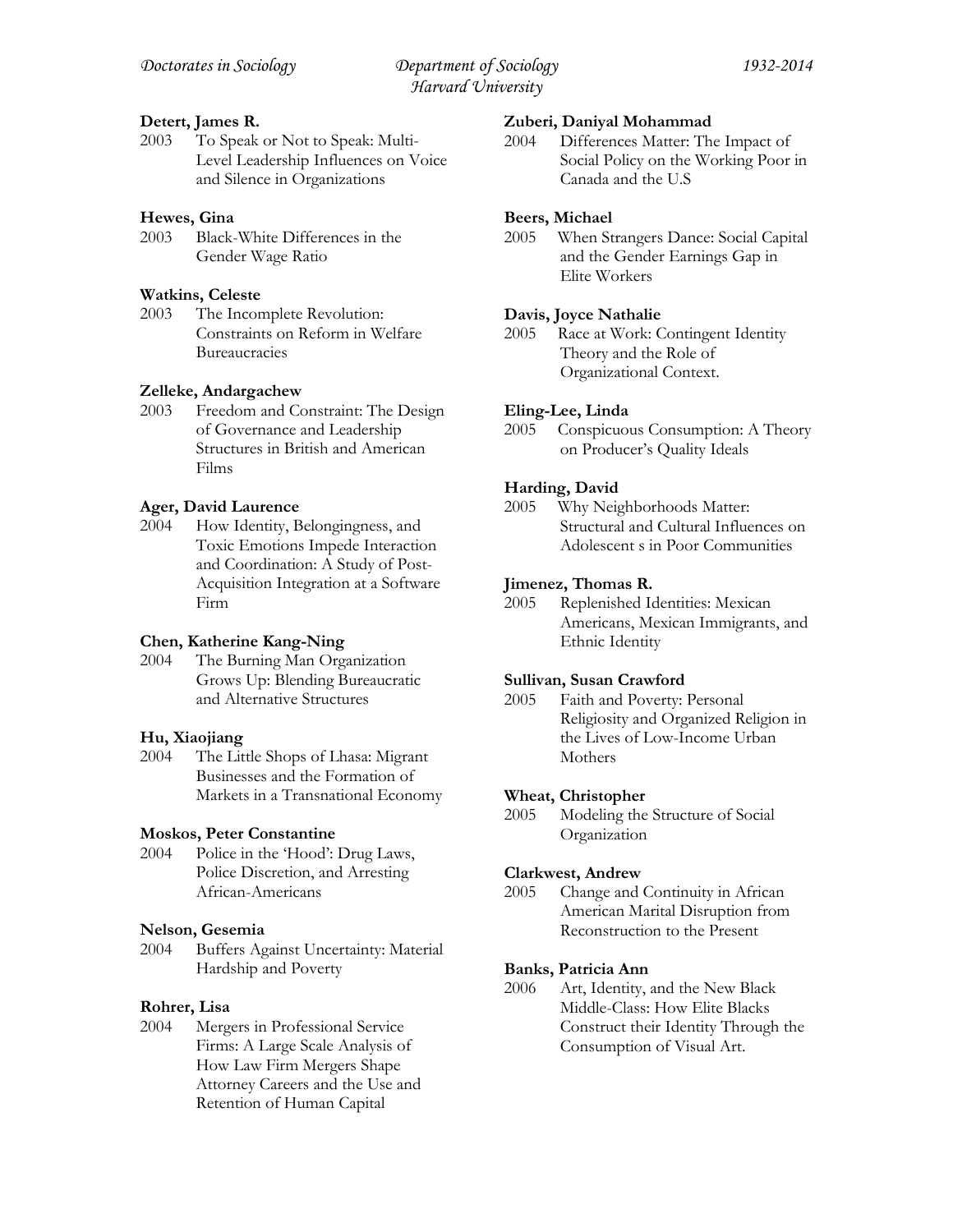# **Hollister, Matissa Nicole**

2006 Careers in a Changing Economy: Occupations and Intergenerational Mobility Among Two Cohorts of the National Longitudinal Surveys

# **Kim, Won Yong (Jerry)**

Network of Audiences: FDA Review Time and Innovation in the Pharmaceutical Industry, 1990-2004

# **Lingo, Elizabeth**

2006 Negotiations and Lovesongs: A Theory of Nexus Work in Market-Based Cultural Industry Projects

# **Lynn, Freda B.**

2006 Quality Uncertainty and Professional Status: A Study of Mathematicians and Economists

# **Roth, Wendy**

2006 Caribbean Race and American Dreams: How Migration Shapes Dominicans

# **Warikoo, Natasha Kumar**

2006 The Cultural Worlds of Second Generation Teenagers in London and New York City

# **Elwert, Felix Veit**

2007 Cohabitation, Divorce, and the Trial Marriage Hypothesis

# **Fox, Cybelle**

2007 The Boundaries of Social Citizenship: Race, Immigration and the American Welfare state, 1900-1950

# **Gabler, Jason**

2007 From Captains Courageous to Captain Underpants: Children's Books as a Cultural Field in the Twentieth Century

# **Han, June Kim**

2007 Becoming South Asian: An Examination of Identity, Intergroup Relations, and responses to 9/11

# **Kong, Suk ki**

2007 Transnational Mobilization to Empower Local Activism: A Comparison of the Korean Human Rights and Environmental Movements

# **Lim, Chaeyoon**

2007 Networks, Mobilization, and Citizen Participation in Politics

# **Marin, Alexandra**

2007 Social Capital as Process: The Network Sources of Latent, Available, and Accessed Job Information

# **Marrow, Helen B**

2007 Southern Becoming: Immigration Incorporation and Race Relations in the Rural U.S. South

# **McDonough, Shelly**

2007 Risky Business: An Examination of Firm Location Decisions and Their Implications for Inner Cities

# **Mehta, Jal**

2007 The Transformation of American Educational Policy, 1980-2001: Ideas and the Rise of Accountability **Politics** 

# **Myers, Paul**

2007 Strategic and Operational Autonomy in the Governance of Multiparty Ventures

# **Pick, Katharina**

2007 Around the Boardroom Table: Interactional Aspects of Governance

# **Tao, Lin**

2007 Working Together: How Self-Interests, Intrinsic Values, and Interpersonal Attachments Shape Norms in Non-Profit Organizations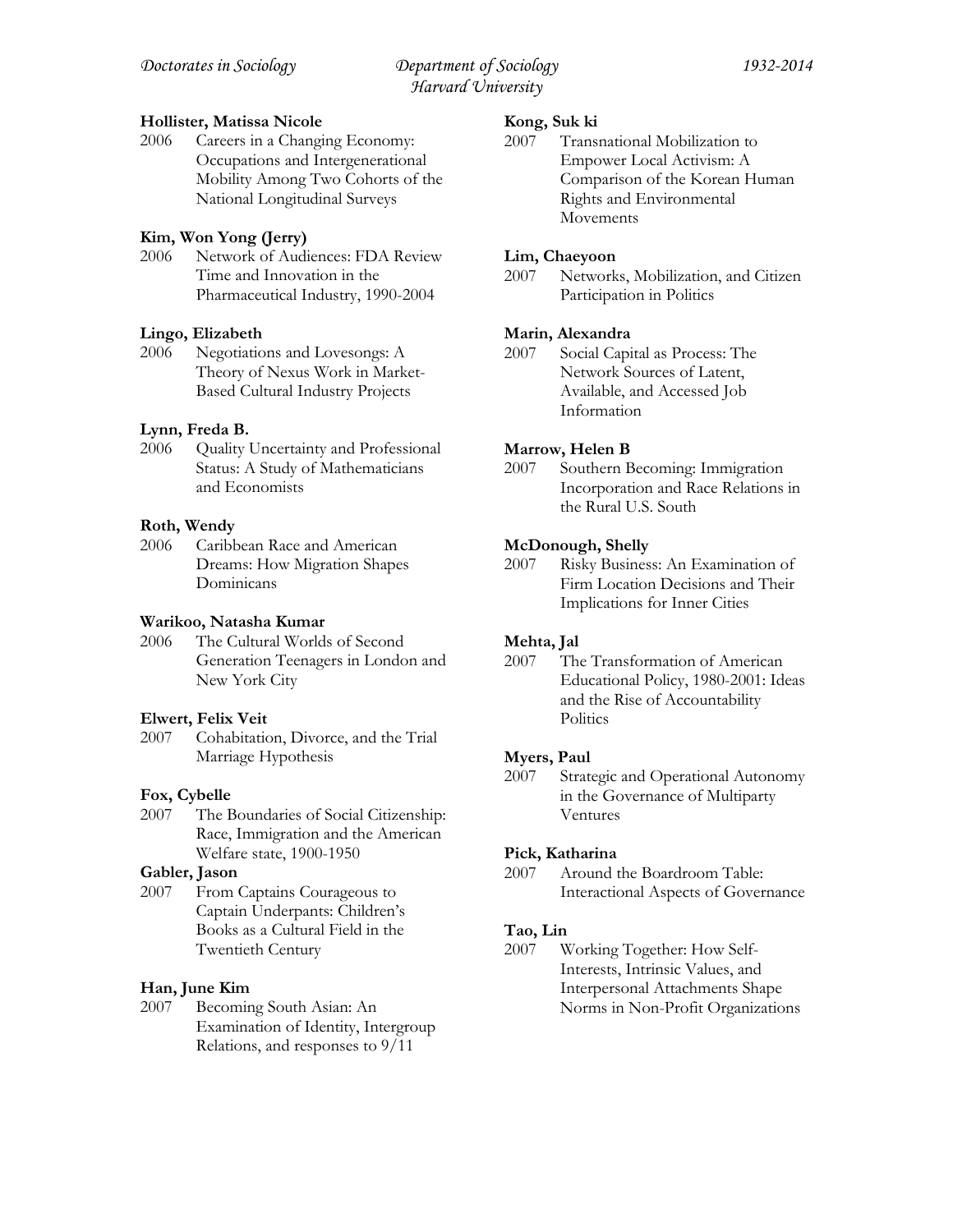# **Besharov, Marya Hill-Popper**

2008 Mission Goes Corporate: Employee Behavior in a Mission Driven Business

# **Cacace, Stephanie Howling**

2008 How Mothers Matter: The Influence of Maternal Labor Force Participation on Familial Social Capital, Education-Related Spending for Children, and Children's Participation in Cultural and Educational Activities

# **Dewan, Peter**

2008 The Health Effects of Relative Status

# **Heredia, Luisa L.**

2008 Faith in Action: The Catholic Church and the Immigrant Rights Movement 1980-2007

# **Jacobs, Elisabeth**

2008 Family Economic Insecurity in the United States

# **Kim, Jee Young**

2008 Governance Beyond Borders: Anti-Sweatshop Regulation in Vietnams' Fashion and Footwear Industries

### **Leung, Therese**

2008 Add Water and Oil, then Stir: The Incompatibility of Work and Family

# **Liu, Dongxiao**

2008 How World Conferences Matter: International Political Participation and Organizational Changes in Chinese and Indian Women's Movements

### **Sanyal, Paromita**

2008 Credit, Capital, or Coalition?: Microfinance and Women's Agency **Committee** 

# **Sharkey, Patrick**

2008 The Enduring Inequality of Race and Place: Racial Inequality in the Neighborhood Environment over the Life Course and across Generations

### **Wimer, Christopher**

2008 Successful Childrearing in Diverse Neighborhood Environments: Understanding the Role of Secure, Stable Employment

# **Baggetta, Matthew**

2009 Civic Development in Apolitical Associations

# **Bean, Lydia**

2009 The Politics of Evangelical Identity in the United States and Canada

# **Binns, Allison Ruth**

2009 An Examination of the Effects of Organizational Justice on Work Behavior after Salary Negotiation and Arbitration

# **Bosick, Stacey Jean**

2009 Crime and the Transition to Adulthood: A Person-Centered Analysis of At-Risk Boys Coming of Age in 1940s Boston, 1970s London, and 1990s Pittsburgh

# **Bradford, Jesse William**

2009 American/Muslims: Reactive Solidarity, Identity Politics, and Social Identity Formation in the Aftermath of September 11th

### **Gregorio, Diane**

2009 Compassion for the Stigmatized: Understanding and Altruistic Responses towards Marginalized Individuals

### **Halpern-Meekin, Sarah Caitlin**

2009 A Relationship Legacy: The Intergenerational Transmission of Marriage and Divorce

### **Han, Chunping**

2009 Rural-Urban Cleavages in Perceptions of Inequality in Contemporary China

# **Mora, Richard**

2009 Masculine Aspirations: Latino Adolescent Boys and Collective Hegemonic Masculinity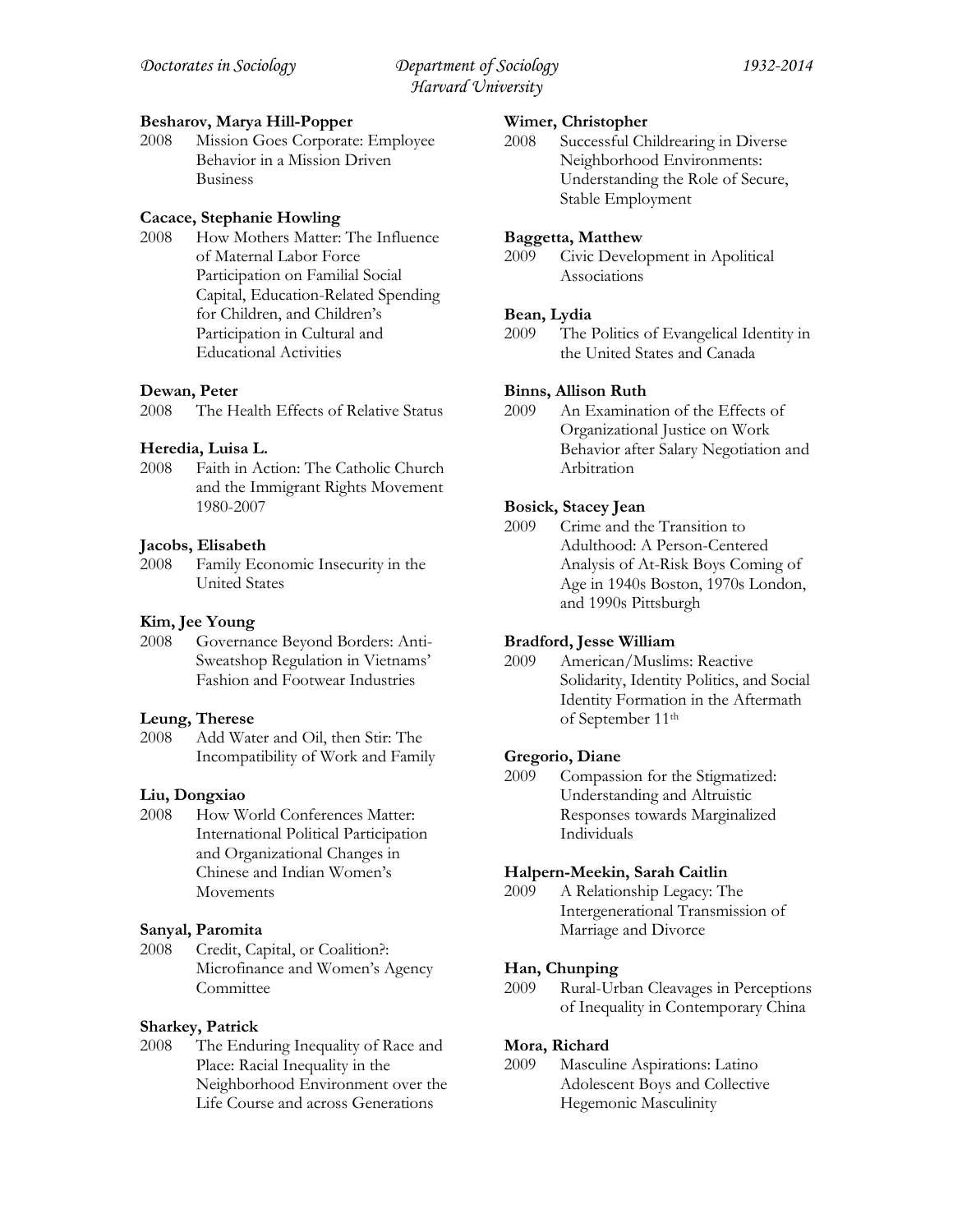# **Ochoa, Bikila Tajh**

2009 "We're Just Trying to Teach them to be Human Beings in an Unjust World": Choice, Individual Responsibility, and Conflict in a Juvenile Re-Entry Program

# **Rendon, Maria Guadalupe**

2009 Second Generation Optimism and the Reproduction of a Working Class: The Case of Mexican-Americans in High Poverty Neighborhoods

# **Rivera, Lauren Audrie**

2009 Hiring and Inequality in Elite Professional Service Firms

# **Tong, Qingxia**

2009 Property Rights and Corporate Governance in Chinese Public Companies 1994-2005

# **Vang, Zoua M.**

2009 Irish and American Ghettoes: Race and Residential Segregation in Ireland and the United States

# **Winship, Scott Robert**

2009 Has There Been a Great Risk Shift? Trends in Economic Instability among Working-Age Adults

# **Gan, Katherine N.**

2010 Women's Hiring in Context: Structural Opportunities for Discretionary Hiring

# **Jones, Alison Denton**

2010 A Modern Religion?: The State, The People, and the Remaking of Buddhism in Urban China Today

# **Pachucki, Mark**

2010 A 'Taste' for Tastes: Social Influence, Food Choice, and Health Behaviors in a Social Network

# **Pendergrass, Sabrina**

2010 Making Moves: Place, Culture, and Stratification in African American

Reverse Migration to the Urban South

# **Moraes Dias da Silva, Graziella**

2010 Re-making Class, Race, and Nation: Black Professionals in Brazil and South Africa

# **Tach, Laura**

2010 Beyond Concentrated Poverty: The Social and Temporal Dynamics of Mixed-Income Neighborhoods

# **Yang, Dian**

2010 Modernizing Chinese Firms: Financial Market and the Shareholder-oriented Corporate Governance Reform of Large Chinese Corporations

# **Almandoz, John**

2011 The Invisible Hand and the Good of Communities: The Influence of Institutional Logics on the Founding Teams of Local Banks

# **An, Weihua**

2011 Peer Effects on Adolescent Smoking and Social Network-Based Interventions

# **Bail, Christopher Andrew**

2011 Terrified: Fringe Movements, Emotions, and Islam, 2001-2008

# **Denis, Jeffrey Steven**

2011 Canadian Apartheid: Boundaries and Bridges in Aboriginal-White Relations

# **Fleming, Crystal Marie**

2011 Imagining French Atlantic Slavery: A Comparison of Mnemonic Entrepreneurs and Antillean Migrants in Metropolitan France (1980-2010)

# **Hannah, Seth Donal**

2011 Clinical Care in Environments of Hyperdiversity: Race, Culture, and Ethnicity in a Post Pentad World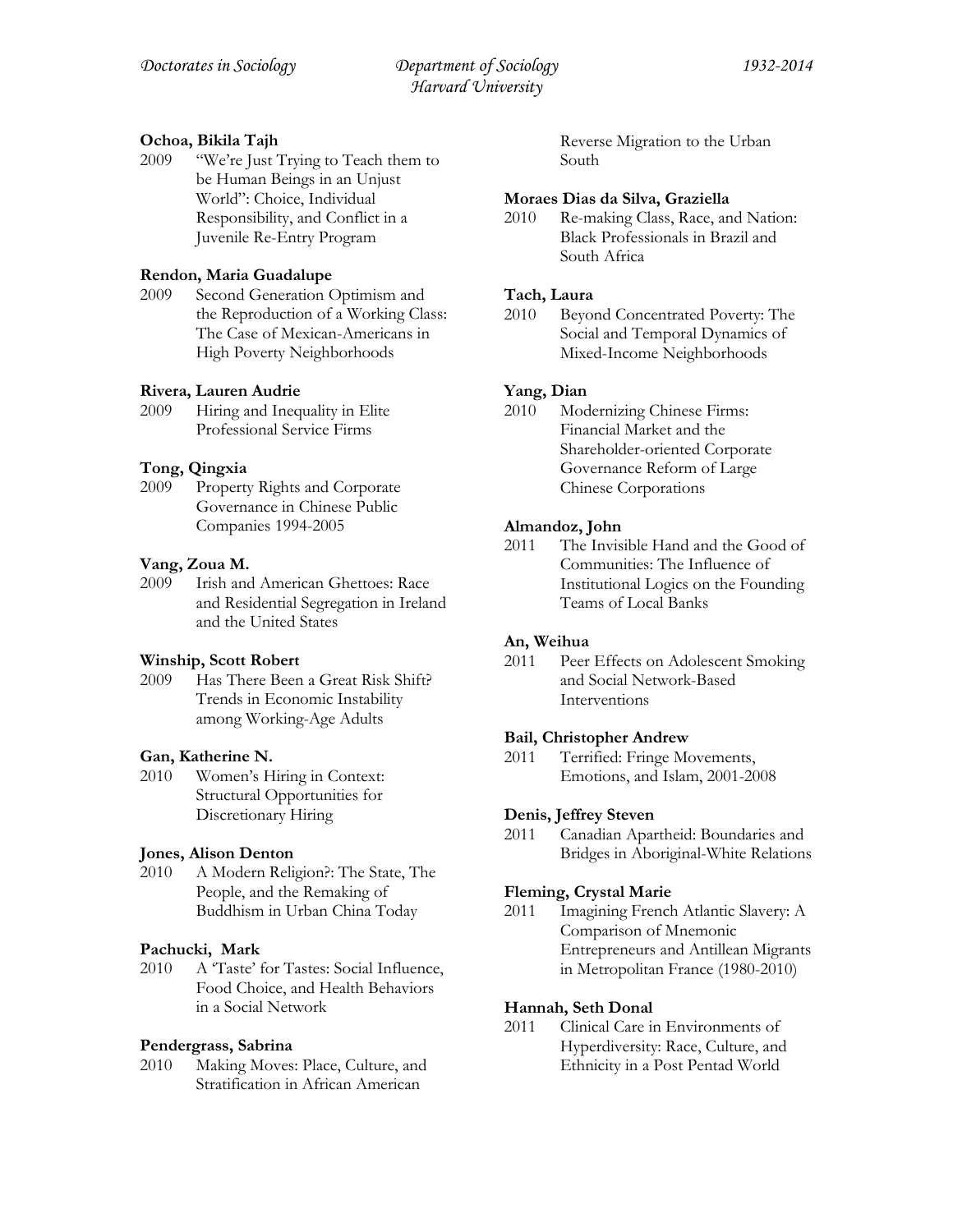# **Imoagene, Onoso Ikphemi**

2011 The Second Generation in the U.S. and U.K.: Identity Work Among Adults of Nigerian Descent

# **Ispa-Landa, Simone**

2011 The Wealth of Our Neighbors: School Racial Integration as a Gendered Process

# **Kim, Soohan**

2011 Corporate Restructurings and Racial and Gender Inequality at Work, 1980-2002

# **Loeffler, Charles Edward**

2011 Estimating the Effects of Imprisonment on the Life-Course

# **Merryman, Amanda Ruth**

2011 Mutiny in the Workplace: When Leaders Are Challenged From Within

# **Mun, Eun Mi**

2011 The Organizational Reproduction of Gender Inequality: The Equal Employment Opportunity Law and Women's Employment in Japan, 1986-2009

# **Ochoa, Melanie Penny**

2011 Eye of the Beholder: Integrating Subjective Value into Social Organization Theory

# **Sykes, Jennifer**

2011 Paychecks and Parenting: Taxes, Symbolic Spending, and Child Expenditures Among Low-Income Working Parents

# **Thomas, Audrey Alforque**

2011 The Black College Experience: Immigrant and Native Black Students on Campus

# **Turco, Catherine Joan**

2011 Motherhood, Inc.: Cultural and Organizational Dynamics in the Commercialization of Personal Life

# **Tran, Van C.**

2011 Rethinking Culture and Structure: Race, Class and Assimilation in Multi-Ethnic America

# **Welburn, Jessica S.**

2011 Managing Instability: Conceptions of Opportunity and Success among African Americans from Middle-Income Households

# **Zhou, Min**

2011 Global Institutionalization of Human Rights: The Effects of State Institutions and Domestic Politics

# **Chen, Victor Tan**

2012 Meritless: Unemployed Autoworkers, the Social Safety Net, and the Culture of Meritocracy in America and Canada

# **Czehut, Katherine Jessica Drake**

2012 The Achievement Gap, Revisited: An Empirical Assessment of What We Can Learn from East Asian Education

# **Dan, Oana Monica**

2012 Public Opinion, National Party Positions and the European Commission: Contours of the Public Sphere in the European Union

# **Fosse, Nathan Edward**

2012 When Tomorrow is Never Promised: Drug Use, Sexual Health, and Beliefs Toward the Future Among Low-Income Emerging Adults

# **Gorbatâi, Andreea Daniela**

2012 Social Structure and Mechanisms of Collective Production: Evidence from Wikipedia

# **Hamm, Patrick**

2012 Food Production during the Transition to Capitalism: A Comparative Political Economy of Russia and China